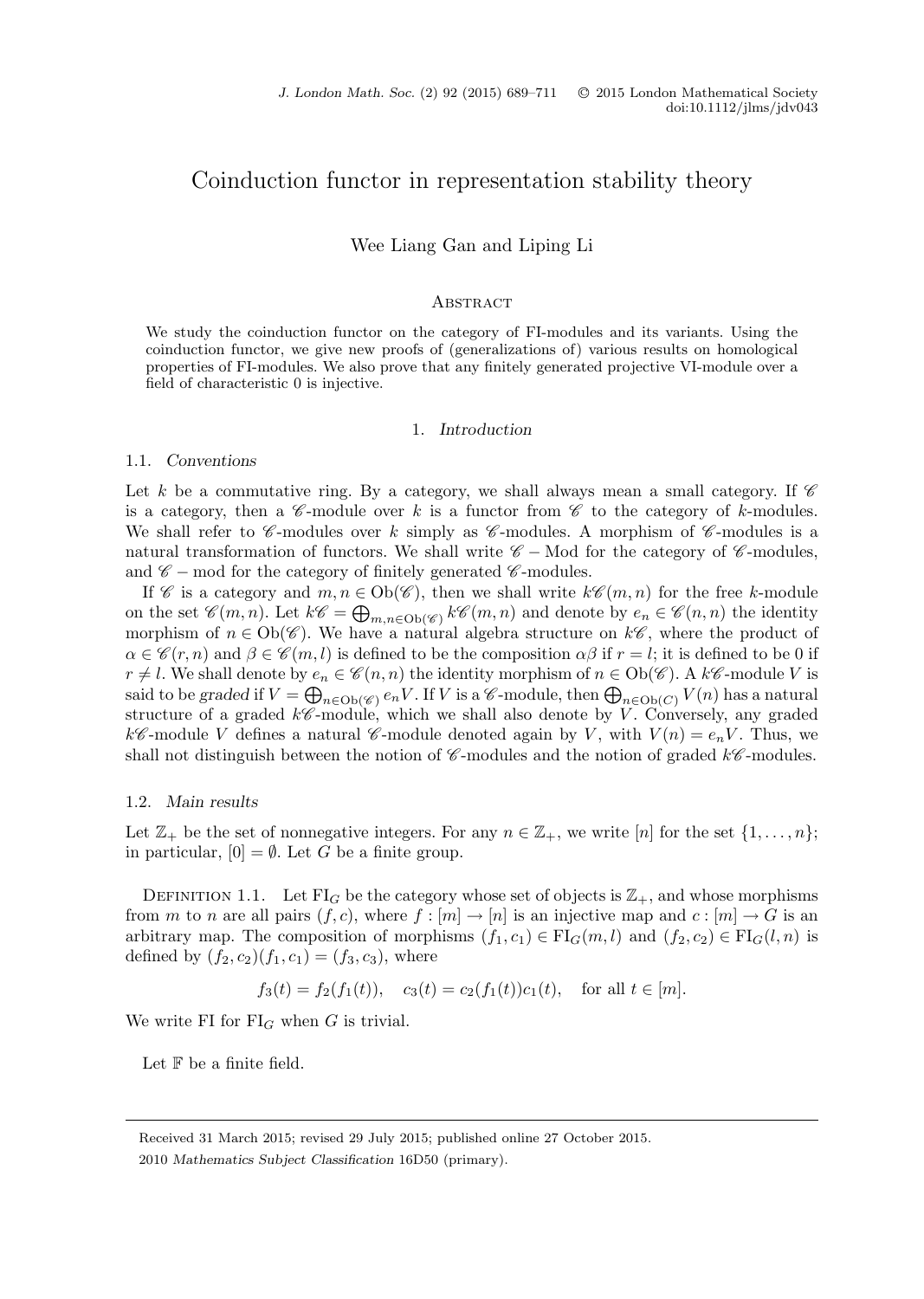DEFINITION 1.2. Let VI be the category whose set of objects is  $\mathbb{Z}_+$ , and whose morphisms from m to n are all injective linear maps from  $\mathbb{F}^m$  to  $\mathbb{F}^n$ . The composition of morphisms is defined to be the composition of maps.

Suppose that *C* is the category FI<sub>G</sub> or VI. There is a natural monoidal structure  $\odot$  on  $\mathscr C$ defined on objects by  $m \odot n = m + n$ . Define a functor  $\iota : \mathscr{C} \to \mathscr{C}$  by

<span id="page-1-4"></span>
$$
\iota(n) = 1 \odot n, \quad \iota(\alpha) = e_1 \odot \alpha, \quad \text{for each } n \in \text{Ob}(\mathscr{C}), \ \alpha \in \text{Mor}(\mathscr{C}). \tag{1.1}
$$

The functor  $\iota$  is faithful and gives rise to a restriction functor:

 $S: \mathscr{C} - Mod \longrightarrow \mathscr{C} - Mod, \quad V \longmapsto V \circ \iota.$ 

<span id="page-1-0"></span>From the usual tensor-hom adjunction, one can define a right adjoint functor Q to S called the coinduction functor. The main results of this paper are the following.

THEOREM 1.3. Suppose that k is a commutative ring, and  $\mathscr C$  is the category  $\text{FI}_G$ . Let  $m \in Ob(\mathscr{C})$ . Then  $\mathsf{Q}(k\mathscr{C}e_m)$  is isomorphic to  $k\mathscr{C}e_m \oplus k\mathscr{C}e_{m+1}$ .

<span id="page-1-1"></span>The proof of Theorem [1.3](#page-1-0) will be given in Section [5.](#page-9-0) Denote by q the number of elements of  $\mathbb{F}$ .

THEOREM 1.4. Suppose that  $k$  is a commutative ring, and  $\mathscr C$  is the category VI. Let  $m \in Ob(\mathscr{C})$ *. If q is a unit of k, then*  $Q(k\mathscr{C}e_m)$  contains a direct summand isomorphic to  $k\mathscr{C}e_{m+1}$ .

To prove Theorem [1.4,](#page-1-1) we construct a nonobvious surjective homomorphism from  $\mathbf{Q}(k\mathscr{C}e_m)$ to  $k\mathscr{C}e_{m+1}$ . The details will be given in Section [6.](#page-12-0)

#### 1.3. *Applications*

Let us indicate quickly the use of the coinduction functor in this paper.

Suppose that *C* is the category  $FI_G$  or VI. It is known that  $S(V)$  is projective if V is a finitely generated projective *C* -module. Hence, by the Eckman–Shapiro lemma, one has  $\text{Ext}^1_{\mathscr{C}}(\mathsf{S}(V), W) = \text{Ext}^1_{\mathscr{C}}(V, \mathsf{Q}(W))$  for any *C*-modules *V* and *W*. It follows that  $\mathsf{Q}(W)$  is injective if *W* is injective injective if  $W$  is injective.

Suppose now that k is a field of characteristic 0. In this case,  $\mathscr C$  is locally Noetherian. By reducing to finite categories, one can show that  $k\mathscr{C}e_0$  is an injective  $\mathscr{C}\text{-module}$ . It follows by induction, using Theorems [1.3](#page-1-0) and [1.4,](#page-1-1) that  $k\mathscr{C}e_n$  is injective for all  $n \in Ob(\mathscr{C})$ . Hence, we deduce the following result.

<span id="page-1-2"></span>THEOREM 1.5. Suppose that k is a field of characteristic 0, and  $\mathscr C$  is the category  $\text{FI}_G$  or VI. Let V be a finitely generated projective  $\mathscr{C}$ -module. Then V is an injective  $\mathscr{C}$ -module.

<span id="page-1-3"></span>We shall show, in Section [3,](#page-7-0) that if k is a field of positive characteristic and  $\mathscr C$  is FI, the projective  $\mathscr{C}\text{-module }k\mathscr{C}e_0$  is not injective.

COROLLARY 1.6. Suppose that k is a field of characteristic 0, and  $\mathscr{C}$  is the category  $FI_G$ *or* VI*. Let* V *be a finitely generated <sup>C</sup> -module. Then* V *has a finite projective resolution in the category*  $\mathscr{C}$  − mod *if and only if V is a projective*  $\mathscr{C}$ *-module.* 

If F is a nonzero finitely generated torsion-free  $\mathscr{C}$ -module, then there is a smallest  $a \in Ob(\mathscr{C})$ such that  $F(a) \neq 0$ , and it is easy to see that  $S^a(F)$  contains  $k\mathscr{C}e_0$  as a  $\mathscr{C}$ -submodule. Since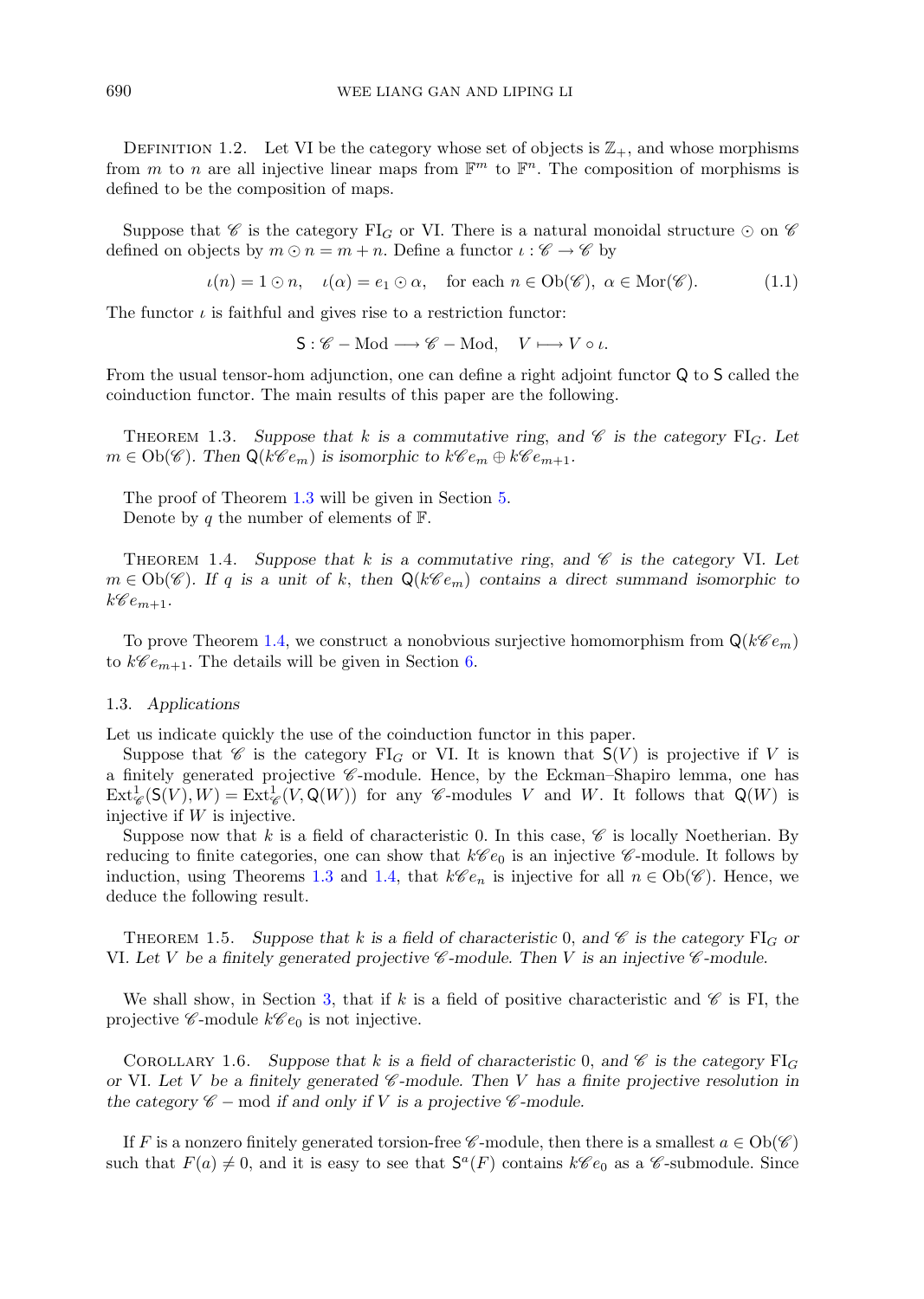$k\mathscr{C}e_0$  is injective, it is a direct summand of  $S^a(F)$ . By the adjunction of S and Q, it follows that there exists a nonzero homomorphism from F to  $Q^a(k\mathscr{C}e_0)$ . Thus, when  $\mathscr{C}$  is FI<sub>G</sub>, it follows from Theorem [1.3](#page-1-0) that every nonzero finitely generated torsion-free *C* -module has a nonzero homomorphism to a finitely generated projective *C*-module. From this, it is not difficult to deduce the following result.

<span id="page-2-0"></span>THEOREM 1.7. Suppose that k is a field of characteristic 0, and  $\mathscr C$  is the category  $\text{FI}_G$ . *Then one has the following.*

(i) Any finitely generated injective  $\mathscr{C}$ -module is a direct sum of a finite-dimensional injective *C -module and a finitely generated projective C -module.*

(ii) *Any finitely generated C -module has a finite injective resolution in the category of finitely generated C -modules.*

The proofs of Theorems [1.5](#page-1-2) and [1.7](#page-2-0) will be given in Section [7.](#page-17-0) We do not know if Theorem [1.7](#page-2-0) holds for the category VI.

REMARK 1.8. Theorems [1.5](#page-1-2) and [1.7](#page-2-0) were first proved for the category FI by Sam and Snowden in [**[13](#page-21-0)**]. Our proofs are new and independent of their results.

REMARK 1.9. In [[10](#page-21-1)], Kuhn studied the category of  $\mathscr{C}$ -modules, where  $\mathscr{C}$  is the category of finite-dimensional  $\mathbb{F}\text{-vector spaces with all linear maps as morphisms. He showed that if  $k$  is$ a field and q is a unit in k, then the category of  $\mathscr{C}\text{-modules}$  is equivalent to the product over all  $n \in \mathbb{Z}_+$  of the categories of  $GL_n(\mathbb{F})$ -modules; see [[10](#page-21-1), Theorem 1.1]. As a consequence, if k is a field of characteristic 0, then the category of *C* -modules is semisimple; see [**[10](#page-21-1)**, Corollary 1.3]. In contrast, the categories  $FI_G - Mod$  and VI – Mod do not have a similar decomposition, and Corollary [1.6](#page-1-3) implies that the categories  $FI_G$  – mod and VI – mod have infinite global dimension when characteristic of k is 0.

#### <span id="page-2-1"></span>1.4. *Representation stability*

An upshot of Theorem [1.7](#page-2-0) is an alternative proof of a key theorem of Church, Ellenberg and Farb in their theory of representation stability. We shall discuss this in the more general situation of wreath product groups.

Suppose that k is a splitting field for G of characteristic 0. Denote by  $\mathrm{Irr}(G)$  the set of isomorphism classes of simple kG-modules, and  $\chi_1 \in \text{Irr}(G)$  the trivial class. For each  $n \in \mathbb{Z}_+$ , the isomorphism classes of simple  $kG \wr S_n$ -modules are parametrized by partition-valued<br>functions  $\lambda$  on  $\text{Irr}(G)$  such that  $|\lambda| = n$  where functions  $\underline{\lambda}$  on Irr(G) such that  $|\underline{\lambda}| = n$ , where

$$
|\underline{\lambda}| = \sum_{\chi \in \operatorname{Irr}(G)} |\underline{\lambda}(\chi)|.
$$

Suppose that  $\lambda$  is any partition-valued function on  $\text{Irr}(G)$  and n is any integer at least  $|\lambda| + a$ , where a is the biggest part of  $\Delta(\chi_1)$ . Following [[15](#page-21-2)], we define the partition-valued function  $\lambda[n]$  on  $\mathrm{Irr}(G)$  by

$$
\underline{\lambda}[n](\chi) = \begin{cases} (n - |\underline{\lambda}|, \underline{\lambda}(\chi_1)) & \text{if } \chi = \chi_1, \\ \underline{\lambda}(\chi) & \text{if } \chi \neq \chi_1. \end{cases}
$$

Let  $L(\underline{\lambda})_n$  be a simple  $kG \wr S_n$ -module belonging to the isomorphism class corresponding to  $\lambda[n]$  $\Delta[n]$ .

Suppose that  $V_n$  is a sequence of  $kG \wr S_n$ -modules equipped with linear maps  $\phi_n : V_n \to W$ <br>is a consistent sequence if the following diagram commutes for each  $V_{n+1}$ . We say that  $\{V_n\}$  is a *consistent* sequence if the following diagram commutes for each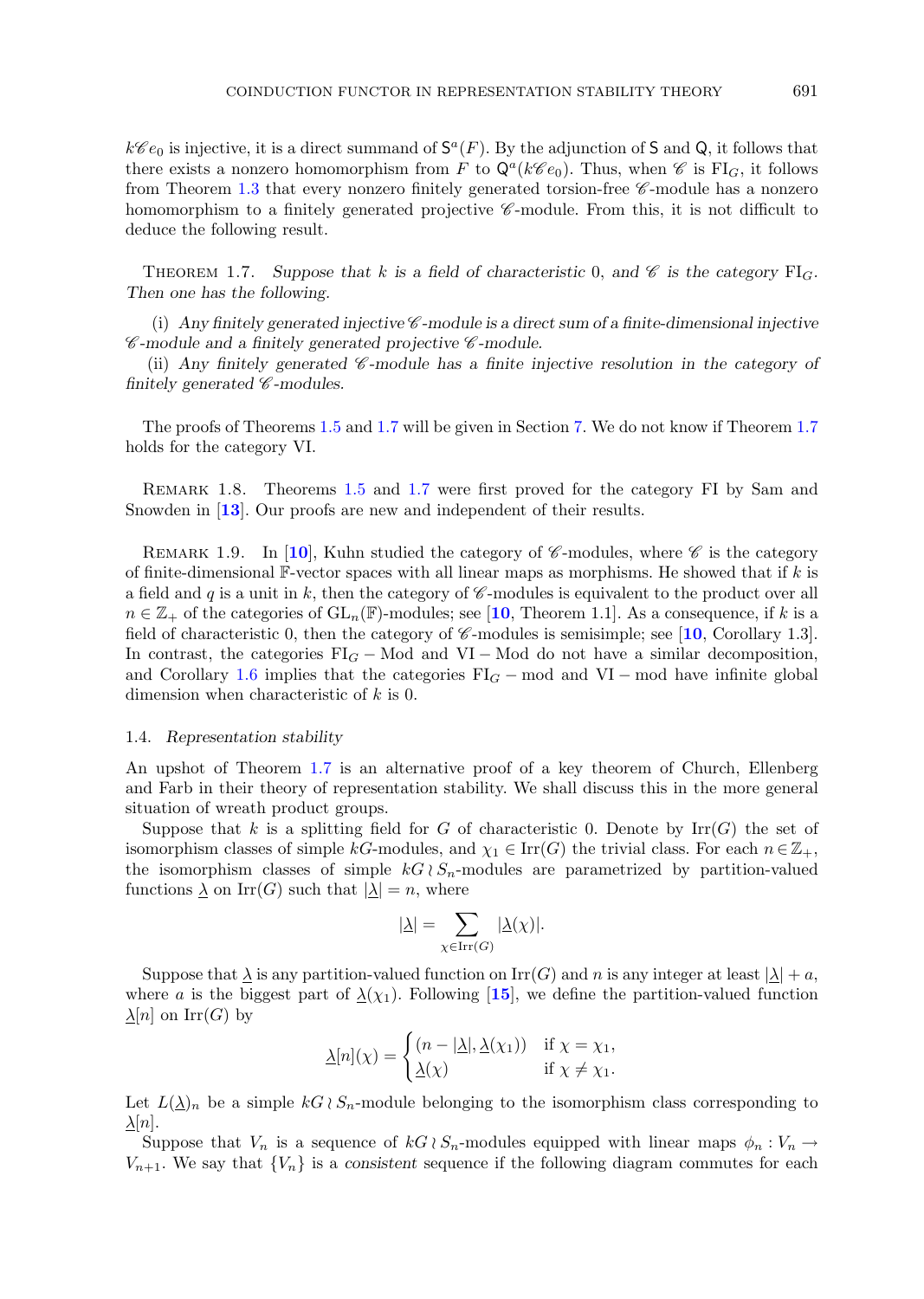$g \in G \wr S_n$ :



Here, g acts on  $V_{n+1}$  by its image under the standard inclusion  $G \wr S_n \hookrightarrow G \wr S_{n+1}$ .

DEFINITION 1.10. A consistent sequence  $\{V_n\}$  of  $kG \wr S_n$ -modules is *representation stable*<br>there exists  $N > 0$  such that for each  $n \ge N$  the following three conditions hold if there exists  $N > 0$  such that for each  $n \geq N$ , the following three conditions hold.

- (RS1) *Injectivity*: The map  $\phi_n : V_n \longrightarrow V_{n+1}$  is injective.
- (RS2) *Surjectivity*: The span of the  $G \wr S_{n+1}$ -orbit of  $\phi_n(V_n)$  is all of  $V_{n+1}$ .<br>(RS3) *Multiplicities*: There is a decomposition
- (RS3) *Multiplicities*: There is a decomposition

$$
V_n = \bigoplus_{\lambda} L(\underline{\lambda})_n^{\oplus c(\underline{\lambda})},
$$

λ

where the multiplicities  $0 \leqslant c(\underline{\lambda}) \leqslant \infty$  do not depend on n.

Remark 1.11. Our terminology of representation stable follows [**[6](#page-21-3)**]. In [**[2](#page-21-4)**, **[4](#page-21-5)**], this is called *uniformly* representation stable.

Suppose that *C* is FI<sub>G</sub>. Let  $(\iota_n, c_n) \in \text{Hom}_{\mathscr{C}}(n, n+1)$  be the morphism, where  $\iota_n : [n] \hookrightarrow$  $[n+1]$  is the standard inclusion and  $c_n : [n] \to G$  is the constant map whose image is the identity element of G. If V is a *C*-module, then  $\{V(n)\}\$  is a consistent sequence of  $kG\wr S_n$ -<br>modules where the mans  $\phi: V(n) \to V(n+1)$  are induced by the morphisms  $(\psi, c)$ . The modules, where the maps  $\phi_n : V(n) \to V(n+1)$  are induced by the morphisms  $(\iota_n, c_n)$ . The following theorem was first proved in [**[2](#page-21-4)**, Theorem 1.13] when G is trivial.

<span id="page-3-0"></span>Theorem 1.12 (Finite generation vs. representation stability). *Suppose that* k *is a splitting field for* <sup>G</sup> *of characteristic* <sup>0</sup>*. Let* <sup>V</sup> *be an* FIG*-module. Then* <sup>V</sup> *is finitely generated if and only if*  $\{V(n)\}\$ is a representation stable sequence of  $kG \wr S_n$ -modules with  $\dim_k V(n) < \infty$  for each n *each* n*.*

It is easy to see that  $V$  is finitely generated if and only if condition  $(RS2)$  holds and  $\dim_k V(n) < \infty$  for each n; see [[7](#page-21-6), Proposition 5.2]. Suppose that V is a finitely generated  $\mathscr{C}$ module. Then condition (RS1) is a simple consequence of the fact that V is Noetherian; see [**[7](#page-21-6)**, Proposition 5.1]. The real task is to prove that condition (RS3) holds. But by Theorem [1.7,](#page-2-0) it suffices to verify condition (RS3) for finitely generated projective *C* -modules, and this is easily accomplished by Pieri's formula. We shall give the details of the proof of Theorem [1.12](#page-3-0) in Section [8.](#page-20-0)

#### 1.5. *Bibliographical remarks*

Church and Farb introduced the notion of representation stability for various families of groups in [[4](#page-21-5)]. The connection of representation stability for sequences of  $S_n$ -representations to FI-modules was subsequently made by Church, Ellenberg and Farb in [**[2](#page-21-4)**]; their paper contains many interesting examples of representation stable sequences in algebra, geometry, and topology. It was also proved in [**[2](#page-21-4)**, Theorem 1.3] that FI is locally Noetherian over any field k of characteristic 0; this result was later extended to an arbitrary Noetherian ring  $k$  by Church, Ellenberg, Farb and Nagpal in [**[3](#page-21-7)**, Theorem A].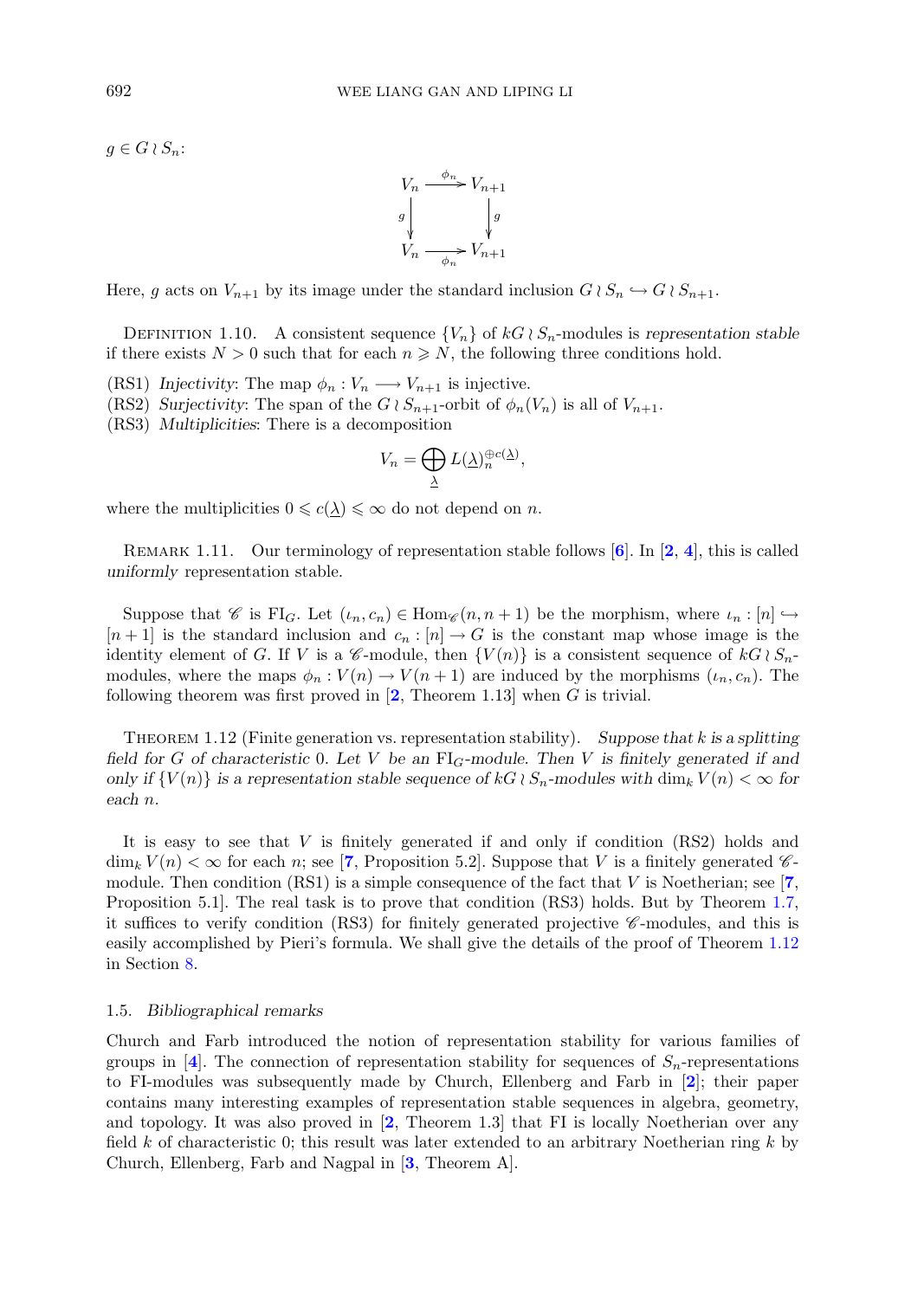In [[18](#page-21-8)], Wilson defined and studied  $FI_{W}$ -modules associated to the Weyl groups of type B/C and type D. In particular, she gave a proof of the analogue of Theorem [1.12](#page-3-0) in these cases along the same lines as the proof in [[2](#page-21-4)]. Using [[3](#page-21-7), Theorem A], she proved that  $FI_W$  is locally Noetherian, over any Noetherian ring k. In the type  $B/C$  case, the category  $FI_W$  is same as the category  $FI_G$  for the group G of order 2.

From a different point of view, Snowden [**[16](#page-21-9)**, Theorem 2.3] also proved that FI is locally Noetherian over any field  $k$  of characteristic 0. In fact, he proved this for any twisted commutative algebra finitely generated in order 1. Theorems [1.5](#page-1-2) and [1.7](#page-2-0) for the category FI were proved by Sam and Snowden in [**[13](#page-21-0)**, Corollary 4.2.5, Theorems 4.3.1, and 4.3.4]. The strategy of their proofs is to pass to the Serre quotient of the category of finitely generated FI-modules by the subcategory of finite-dimensional FI-modules. Using their results, Sam and Snowden deduced a formula for the character polynomial of a finitely generated FI-module over a field of characteristic 0.

In [**[7](#page-21-6)**], we gave a simple proof that  $FI_G$  and VI are locally Noetherian over any field k of characteristic 0 (which is sufficient for the present paper); a similar proof for FI and VI was also obtained by Putman (unpublished). At about the same time, using Gröbner basis methods, Putman and Sam  $[12,$  $[12,$  $[12,$  Theorem A] proved that VI is locally Noetherian, when  $\mathbb F$  is any finite ring and k is any Noetherian ring, and Sam and Snowden [**[14](#page-21-11)**, Theorem 10.1.2] proved that  $FI_G$  is locally Noetherian for any Noetherian ring k. In [[15](#page-21-2)], Theorem 1.2.4], Sam and Snowden proved that if k is a field in which the order of G is invertible, then representations of  $FI_G$  are in fact equivalent to representations of  $FI \times FB^a$ , where FB is the groupoid of finite sets and a is the number of nontrivial irreducible representations of  $G$ . Using this, they proved a wreath product version of Murnaghan's stability theorem [**[15](#page-21-2)**, Theorem 5.2.1].

It was first observed by Church, Ellenberg, Farb and Nagpal in [**[3](#page-21-7)**, Proposition 2.12] that the functor S for the category FI has the property that  $S(V)$  is projective whenever V is a finitely generated projective FI-module. A more precise version of this property plays a crucial role in their paper. In [**[8](#page-21-12)**, Section 5], we showed that the functor S for many other categories have this property, including  $FI_G$  and VI. To the best of our knowledge, no one has studied the coinduction functor Q, even in the case of FI.

#### 2. *Preliminaries*

#### <span id="page-4-0"></span>2.1. *Notation and terminology*

Recall that an EI category is a category in which every endomorphism is an isomorphism (see  $[5]$  $[5]$  $[5]$ ). Throughout this paper, we shall denote by  $\mathscr C$  an EI category satisfying the following conditions:

- $(i)$   $Ob(\mathscr{C}) = \mathbb{Z}_+;$
- (ii)  $\mathscr{C}(m,n)$  is an empty set if  $m>n$ ;
- (iii)  $\mathscr{C}(m,n)$  is a nonempty finite set if  $m \leq n$ ;

(iv) for  $m \leq l \leq n$ , the composition map  $\mathscr{C}(l,n) \times \mathscr{C}(m,l) \to \mathscr{C}(m,n)$  is surjective.

Suppose  $n \in Ob(\mathscr{C})$ . We shall use the following notation:

- (i)  $G_n$  denotes the group  $\mathscr{C}(n,n)$ ;
- (ii)  $\mathscr{C}_n$  denotes the full subcategory of  $\mathscr{C}$  with  $Ob(\mathscr{C}_n) = \{0, 1, \ldots, n\}.$

Suppose that k is a commutative ring and V is a  $\mathscr{C}\text{-module}$ . For  $n \in Ob(\mathscr{C})$  and  $v \in V(n)$ , we say that v has degree n, and write  $\deg(v)$  for the degree of v. By a set of generators of V, we shall always mean a subset S of  $\bigcup_{n\in\text{Ob}(\mathscr{C})} V(n)$  such that the only submodule of V containing  $S$  is V itself. We say that V is concerted in degrees at most n if V has a set S of concerters S is V itself. We say that V is generated in degrees at most n if V has a set S of generators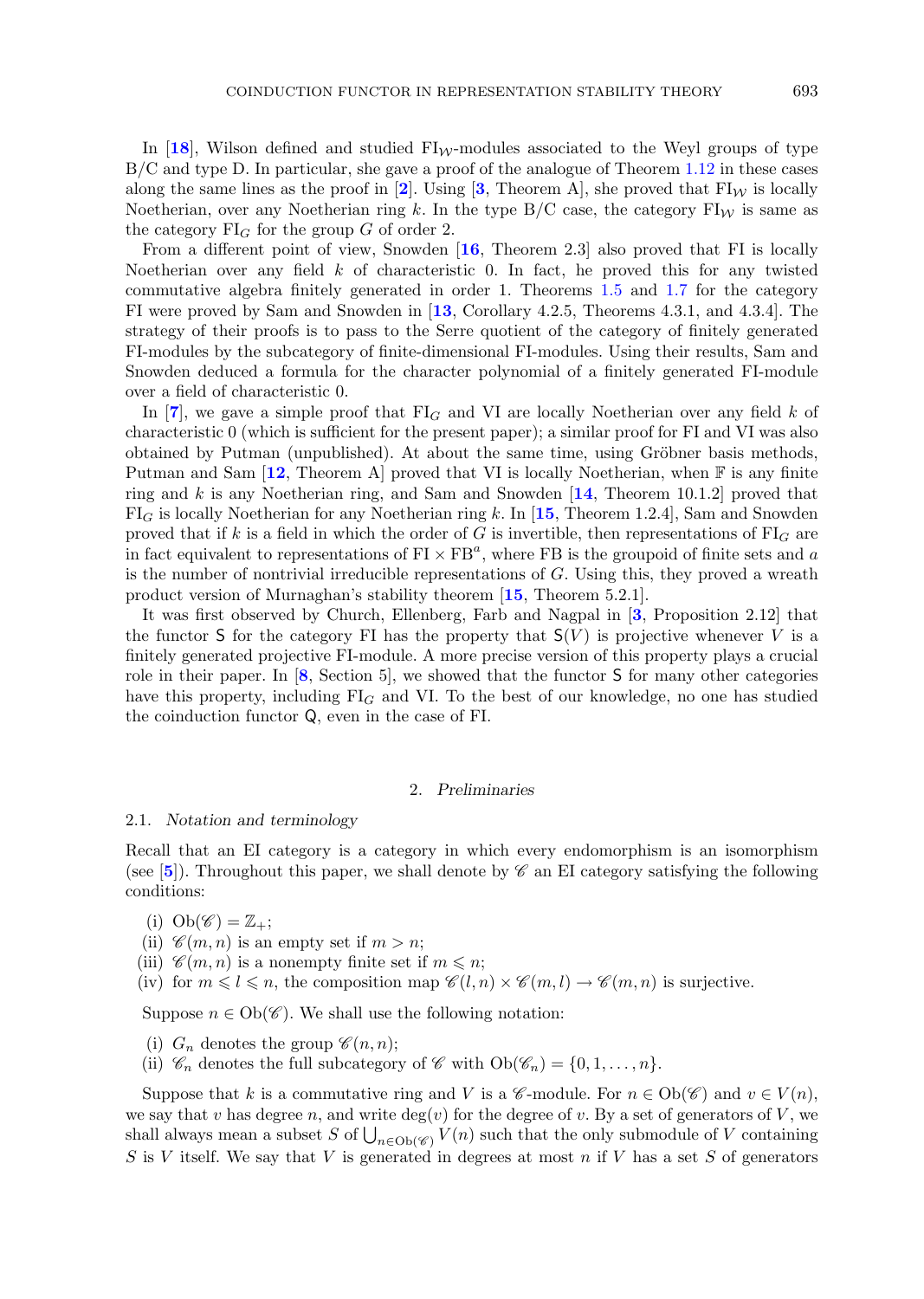such that the degree of each element of  $S$  is at most n. We say that V is finitely generated if V has a finite set of generators. We say that V is Noetherian if every submodule of V is finitely generated. We say that  $\mathscr C$  is locally Noetherian if every finitely generated  $\mathscr C$ -module is Noetherian.

#### 2.2. *Baer's criterion*

We omit the proof of the following lemma, which is standard (see [**[17](#page-21-14)**, p. 39]).

LEMMA 2.1 (Baer's criterion). *Suppose that* k is a commutative ring, and  $V \in \mathscr{C}$  – Mod. *Suppose that for all*  $n \in Ob(\mathscr{C})$  *and for all*  $\mathscr{C}$ -submodule U of  $k\mathscr{C}e_n$ , *every homomorphism*  $U$  →  $V$  can be extended to a homomorphism  $k\mathscr{C}e_n$  →  $V$ . Then V is injective in  $\mathscr{C}$  – Mod.

<span id="page-5-1"></span>The following corollary is immediate.

COROLLARY 2.2. Suppose that  $k$  is a commutative ring and  $\mathscr C$  is locally Noetherian. Let  $V \in \mathscr{C}$  − mod. Then V is injective in  $\mathscr{C}$  − Mod if and only if V is injective in  $\mathscr{C}$  − mod.

#### 2.3. *Projective resolutions*

Suppose that k is a commutative ring. For any  $n \in Ob(\mathscr{C})$ , the  $\mathscr{C}\text{-module } k\mathscr{C}e_n$  is clearly projective. Suppose that V is a  $\mathscr C$ -module and S is a set of generators of V. Then there is a surjective homomorphism  $\bigoplus_{s\in S} k\mathscr{C}e_{\deg(s)} \to V$  whose restriction to the direct summand<br>corresponding to s is  $\alpha \mapsto \alpha s$ . Hence, any  $\mathscr{C}$ -module V has a projective resolution corresponding to s is  $\alpha \mapsto \alpha s$ . Hence, any *C*-module V has a projective resolution

 $\cdots \longrightarrow P^{-2} \longrightarrow P^{-1} \longrightarrow P^{0} \longrightarrow V \longrightarrow 0$ 

such that each  $P^{-i}$  is a direct sum of projective *C*-modules of the form  $k\mathscr{C}e_n$  where  $n \in Ob(\mathscr{C})$ .

#### 2.4. *Restriction to*  $\mathscr{C}_n$

Suppose that k is a commutative ring. Let  $n \in Ob(\mathscr{C})$ . Recall that  $\mathscr{C}_n$  denotes the full subcategory of *C* with  $Ob(\mathscr{C}_n) = \{0, 1, ..., n\}$ ; see Subsection [2.1.](#page-4-0) Denote by  $j : \mathscr{C}_n \hookrightarrow \mathscr{C}$  the inclusion functor. We have the pullback functor

$$
\jmath^* : \mathscr{C} - \text{Mod} \longrightarrow \mathscr{C}_n - \text{Mod}, \quad V \longmapsto V \circ \jmath.
$$

We also have the pushforward functor

$$
\jmath_*:\mathscr{C}_n-\operatorname{Mod}\longrightarrow\mathscr{C}-\operatorname{Mod},
$$

<span id="page-5-0"></span>which regards a  $\mathscr{C}_n$ -module as a  $\mathscr{C}_n$ -module in the obvious way. The pushforward functor  $j_*$  is a right adjoint functor to the pullback functor  $j^*$ .

LEMMA 2.3. Suppose that k is a commutative ring. Let  $n \in Ob(\mathscr{C})$  and denote by  $j : \mathscr{C}_n \hookrightarrow$ *C the inclusion functor. For any*  $V \in \mathcal{C}$  − Mod *and*  $W \in \mathcal{C}_n$  − Mod, *one has* 

$$
\operatorname{Ext}_{\mathscr{C}_n}^i(j^*(V), W) = \operatorname{Ext}_{\mathscr{C}}^i(V, \jmath_*(W))
$$

for all  $i \geqslant 1$ .

<span id="page-5-2"></span>*Proof.* Observe that  $j^*(k\mathcal{C}e_m)$  is a projective  $\mathcal{C}_n$ -module for all  $m \in Ob(\mathcal{C})$ . Thus, the quired result follows from the Eckmann–Shapiro lemma. required result follows from the Eckmann–Shapiro lemma.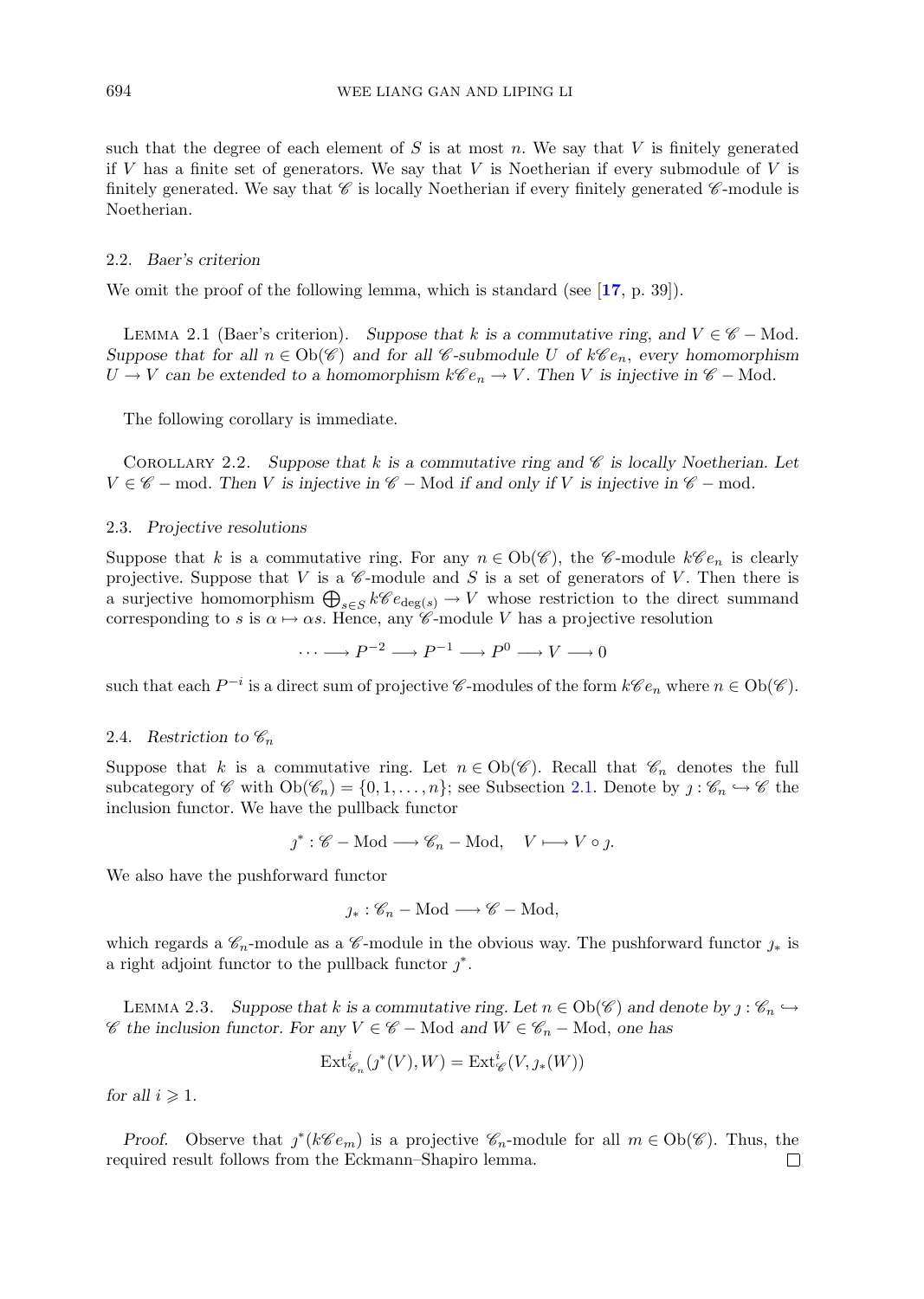LEMMA 2.4. Suppose that k is a commutative ring and  $\mathscr C$  is locally Noetherian. Let  $V, W \in$  $\mathscr{C}$  − mod. Then there exists  $N \in Ob(\mathscr{C})$  such that for all  $n \geq N$ , one has

$$
\operatorname{Ext}_{\mathscr{C}}^1(V, W) = \operatorname{Ext}_{\mathscr{C}_n}^1(\jmath^*(V), \jmath^*(W)),
$$

*where*  $j : \mathscr{C}_n \hookrightarrow \mathscr{C}$  *is the inclusion functor.* 

*Proof.* Since *C* is locally Noetherian, there exists a projective resolution

 $\cdots \longrightarrow P^{-2} \longrightarrow P^{-1} \longrightarrow P^{0} \longrightarrow V \longrightarrow 0$ 

such that each  $P^{-i}$  is a finitely generated projective *C*-module. Thus, there exists  $N \in Ob(\mathscr{C})$ such that  $P^{-2}$  and  $P^{-1}$  are both generated in degrees at most N.

Suppose  $n \geq N$ . Let U be the submodule  $\bigoplus_{m>n} W(m)$  of W. We have a short exact sequence

$$
0 \longrightarrow U \longrightarrow W \longrightarrow \jmath_{*}(\jmath^{*}(W)) \longrightarrow 0,
$$

and hence a long exact sequence

$$
\cdots \longrightarrow \text{Ext}^1_{\mathscr{C}}(V, U) \longrightarrow \text{Ext}^1_{\mathscr{C}}(V, W) \longrightarrow \text{Ext}^1_{\mathscr{C}}(V, \jmath_*(\jmath^*(W))) \longrightarrow \text{Ext}^2_{\mathscr{C}}(V, W) \longrightarrow \cdots.
$$

But, for  $i = 1, 2$ , one has  $\text{Hom}_{\mathscr{C}}(P^{-i}, U) = 0$  and so  $\text{Ext}^i_{\mathscr{C}}(V, U) = 0$ . It follows that

$$
Ext^1_{\mathscr{C}}(V, W) = Ext^1_{\mathscr{C}}(V, \jmath_*(\jmath^*(W))) = Ext^1_{\mathscr{C}_n}(\jmath^*(V), \jmath^*(W)),
$$

using Lemma [2.3.](#page-5-0)

#### 2.5. *Injective resolutions of finite-dimensional modules*

Suppose that k is a field. We denote by D the standard duality functor  $\text{Hom}_k(-, k)$  between the categories  $\mathcal{C}_n$  – mod and  $\mathcal{C}_n^{\text{op}}$  – mod. Any finite-dimensional injective  $\mathcal{C}_n$ -module is isomorphic<br>to  $D(P)$  for some finite-dimensional projective  $\mathcal{C}^{\text{op}}$ -module P to  $D(P)$  for some finite-dimensional projective  $\mathscr{C}_n^{\text{op}}$ -module P.

<span id="page-6-0"></span>LEMMA 2.5. *Suppose* k is a field. If W is a finite-dimensional injective  $\mathscr{C}_n$ -module for some  $n \in Ob(\mathscr{C})$ , then  $\jmath_*(W)$  is a finite-dimensional injective  $\mathscr{C}$ -module, where  $\jmath: \mathscr{C}_n \hookrightarrow \mathscr{C}$ .

*Proof.* It is obvious that  $j_*(W)$  is finite-dimensional. The injectivity of  $j_*(W)$  follows from mma 2.3. Lemma [2.3.](#page-5-0)

<span id="page-6-1"></span>Lemma 2.6. *Suppose that* k *is a field of characteristic* <sup>0</sup>*. Then every finite-dimensional <sup>C</sup> -module* V *has a finite injective resolution*

 $0 \longrightarrow V \longrightarrow I^0 \longrightarrow I^1 \longrightarrow \cdots I^m \longrightarrow 0.$ 

*where*  $I^r$  *is finite-dimensional for each*  $r \in \{0, 1, \ldots, m\}$ *.* 

*Proof.* Choose  $n \in Ob(\mathscr{C})$  such that  $V = \jmath_*(j^*(V))$  where  $j: \mathscr{C}_n \hookrightarrow \mathscr{C}$ . It is easy to see that any finite-dimensional  $\mathcal{C}_n^{\text{op}}$ -module has a finite projective resolution in the category  $\mathcal{C}_n^{\text{op}}$  – mod.<br>Heing the functor  $D$ , we deduce that  $\alpha^*(V)$  has a finite injective resolution in the category Using the functor D, we deduce that  $j^*(V)$  has a finite injective resolution in the category  $\mathscr{C}_n$  − mod. By Lemma [2.5,](#page-6-0) applying the functor  $j_*$  to this resolution gives a resolution of *V* of the required form. the required form.

REMARK 2.7. Suppose that k is a field, and V is a finite-dimensional injective  $\mathscr{C}\text{-module}$ . It is easy to see that if  $n \in Ob(\mathscr{C})$  and  $V = \jmath_*(j^*(V))$ , where  $j : \mathscr{C}_n \hookrightarrow \mathscr{C}$  is the inclusion functor, then  $j^*(V)$  is an injective  $\mathscr{C}_n$ -module.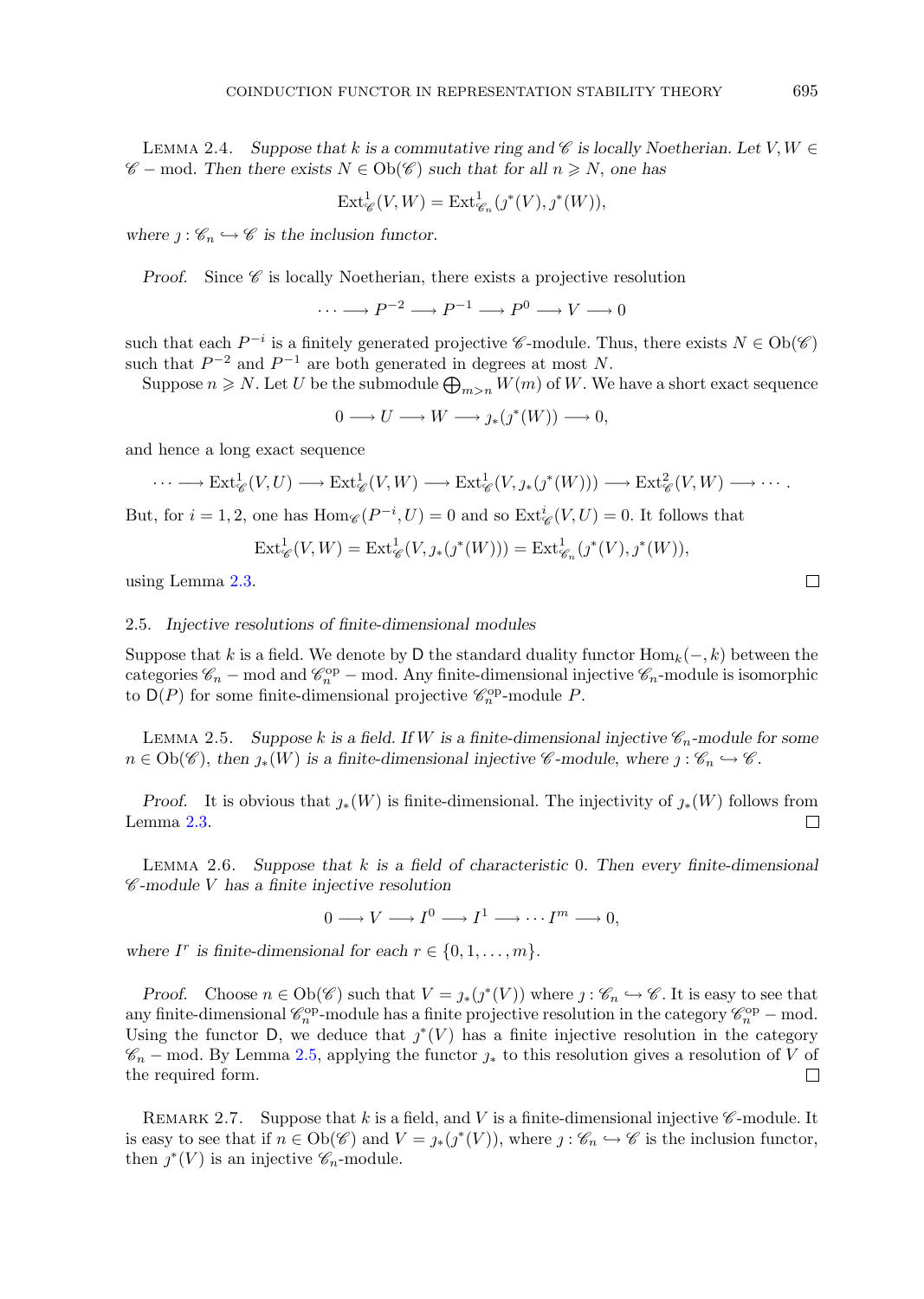## 3. Injectivity of  $k\mathscr{C}e_0$

### <span id="page-7-0"></span>3.1. *Field of characteristic* 0

We say that the category *C* satisfies the *transitivity condition* if for all  $n \in Ob(\mathscr{C})$ , the action of  $G_{n+1}$  on  $\mathscr{C}(n,n+1)$  is transitive. (Recall that  $G_n$  denotes the group  $\mathscr{C}(n,n)$ ; see Subsection [2.1.](#page-4-0))

<span id="page-7-1"></span>Lemma 3.1. *Suppose that* k *is a field of characteristic* <sup>0</sup>*. If <sup>C</sup> satisfies the transitivity condition*, and 0 *is an initial object of*  $\mathscr{C}$ , *then*  $k\mathscr{C}_n e_0$  *is an injective*  $\mathscr{C}_n$ *-module for all*  $n \in Ob(\mathscr{C})$ *.* 

*Proof.* It suffices to prove that  $\text{Ext}_{\mathscr{C}_n}^1(kG_m, k\mathscr{C}_{e_n}) = 0$  for all  $m \in \text{Ob}(\mathscr{C}_n)$ . This is clear non  $m = n$  for kG is a projective  $k\mathscr{C}_{e_n}$  module when  $m = n$  for  $kG_n$  is a projective  $k\mathscr{C}e_n$ -module.

Suppose  $m < n$ . Let  $P = k\mathcal{C}_n e_m$  and let U be the submodule  $\bigoplus_{l>m} P(l)$  of P. We have a ort exact sequence short exact sequence

$$
0 \longrightarrow U \longrightarrow P \longrightarrow kG_m \longrightarrow 0,
$$

and hence a long exact sequence

$$
0 \longrightarrow \text{Hom}_{\mathscr{C}_n}(kG_m, k\mathscr{C}_n e_0) \longrightarrow \text{Hom}_{\mathscr{C}_n}(P, k\mathscr{C}_n e_0) \longrightarrow \text{Hom}_{\mathscr{C}_n}(U, k\mathscr{C}_n e_0)
$$

$$
\longrightarrow \text{Ext}^1_{\mathscr{C}_n}(kG_m, k\mathscr{C}_n e_0) \longrightarrow \text{Ext}^1_{\mathscr{C}_n}(P, k\mathscr{C}_n e_0) \longrightarrow \cdots
$$

Since  $m < n$ , one has  $\text{Hom}_{\mathscr{C}_n}(kG_m, k\mathscr{C}_n e_0) = 0$ . Since P is projective,  $\text{Ext}^1_{\mathscr{C}_n}(P, k\mathscr{C}_n e_0) = 0$ . Note that

$$
\dim_k \text{Hom}_{k\mathscr{C}_n}(P, k\mathscr{C}_n e_0) = \dim_k k\mathscr{C}_n(0, m) = 1.
$$

Since U is generated by  $U(m + 1)$ , and  $G_{m+1}$  acts transitively on  $U(m + 1)$ , one has

$$
\dim_k \operatorname{Hom}_{k\mathscr{C}_n}(U, k\mathscr{C}_n e_0) \leq \dim_k \operatorname{Hom}_{kG_{m+1}}(U(m+1), k\mathscr{C}_n(0, m+1)) \leq 1.
$$

Hence, we must have  $\text{Ext}_{\mathscr{C}_n}^1(kG_m, k\mathscr{C}e_n)=0.$ 

<span id="page-7-2"></span>COROLLARY 3.2. Suppose that k is a field of characteristic 0. If  $\mathscr C$  is locally Noetherian, *satisfies the transitivity condition, and* 0 *is an initial object of*  $\mathscr{C}$ , then  $k\mathscr{C}e_0$  *is an injective C -module.*

*Proof.* By Corollary [2.2,](#page-5-1) it suffices to show that  $k\mathscr{C}e_0$  is injective in  $\mathscr{C}$  – mod. By mma 2.4, this follows from injectivity of  $k\mathscr{C}_n e_0$ , which is proved in Lemma 3.1. Lemma [2.4,](#page-5-2) this follows from injectivity of  $k\mathscr{C}_n e_0$ , which is proved in Lemma [3.1.](#page-7-1)

#### 3.2. *Field of characteristic* p

Let us show that Corollary [3.2](#page-7-2) is false when k is a field of characteristic  $p > 0$  and  $\mathscr C$  is the category FI.

For any  $n \geq p$ , we have a right action of the symmetric group  $S_p$  on  $\mathscr{C}(p, n)$ . Let  $U(n)$ <br>the subspace of *S* -invariant elements in  $\mathscr{C}(p, n)$  and let  $U = \mathbb{D}$   $U(n)$ . Then *U* is a be the subspace of  $S_p$ -invariant elements in  $k\mathscr{C}(p, n)$ , and let  $U = \bigoplus_{n \geq p} U(n)$ . Then U is a<br>submodule of  $k\mathscr{C}_e$ . Now let  $\mathscr{C}(n)$  be the set of S-orbits in  $\mathscr{C}(n, n)$ . For each orbit  $I \subseteq \mathscr{C}(n)$ . submodule of  $k\mathscr{C}e_p$ . Now let  $\mathscr{J}(n)$  be the set of  $S_p$ -orbits in  $\mathscr{C}(p, n)$ . For each orbit  $J \in \mathscr{J}(n)$ ,<br>let  $\xi_L \in U(n)$  be the sum of all the *n* elements in *I*. Then the collection of  $\xi_L$  for  $I \in \mathscr{J}(n)$ let  $\xi_J \in U(n)$  be the sum of all the p! elements in J. Then the collection of  $\xi_J$  for  $J \in \mathscr{J}(n)$  is a basis for  $U(n)$ . There is a homomorphism  $f: U \to k\mathscr{C}e_0$  such that  $f(\xi_J)$  is the unique element of  $\mathscr{C}(0,n)$  if  $J \in \mathscr{J}(n)$ . We define a submodule W of  $k\mathscr{C}e_0 \oplus k\mathscr{C}e_p$  as follows. For any  $n \geq p$ ,<br>let  $W(n)$  be the set of all elements in  $k\mathscr{C}(0,n) \oplus U(n)$  of the form  $f(\xi) + \xi$  for  $\xi \in U(n)$ . let  $W(n)$  be the set of all elements in  $k\mathscr{C}(0,n) \oplus U(n)$  of the form  $f(\xi) + \xi$  for  $\xi \in U(n)$ .

Let  $V = (k\mathscr{C}e_0 \oplus k\mathscr{C}e_p)/W$ , and let  $\pi : k\mathscr{C}e_0 \oplus k\mathscr{C}e_p \to V$  be the canonical projection. Denote by  $i : k\mathscr{C}e_0 \to V$  the restriction of  $\pi$  to  $k\mathscr{C}e_0$ . It is clear that i is a monomorphism. We claim that the short exact sequence

$$
0 \longrightarrow k\mathscr{C}e_0 \stackrel{i}{\longrightarrow} V \longrightarrow V/i(k\mathscr{C}e_0) \longrightarrow 0
$$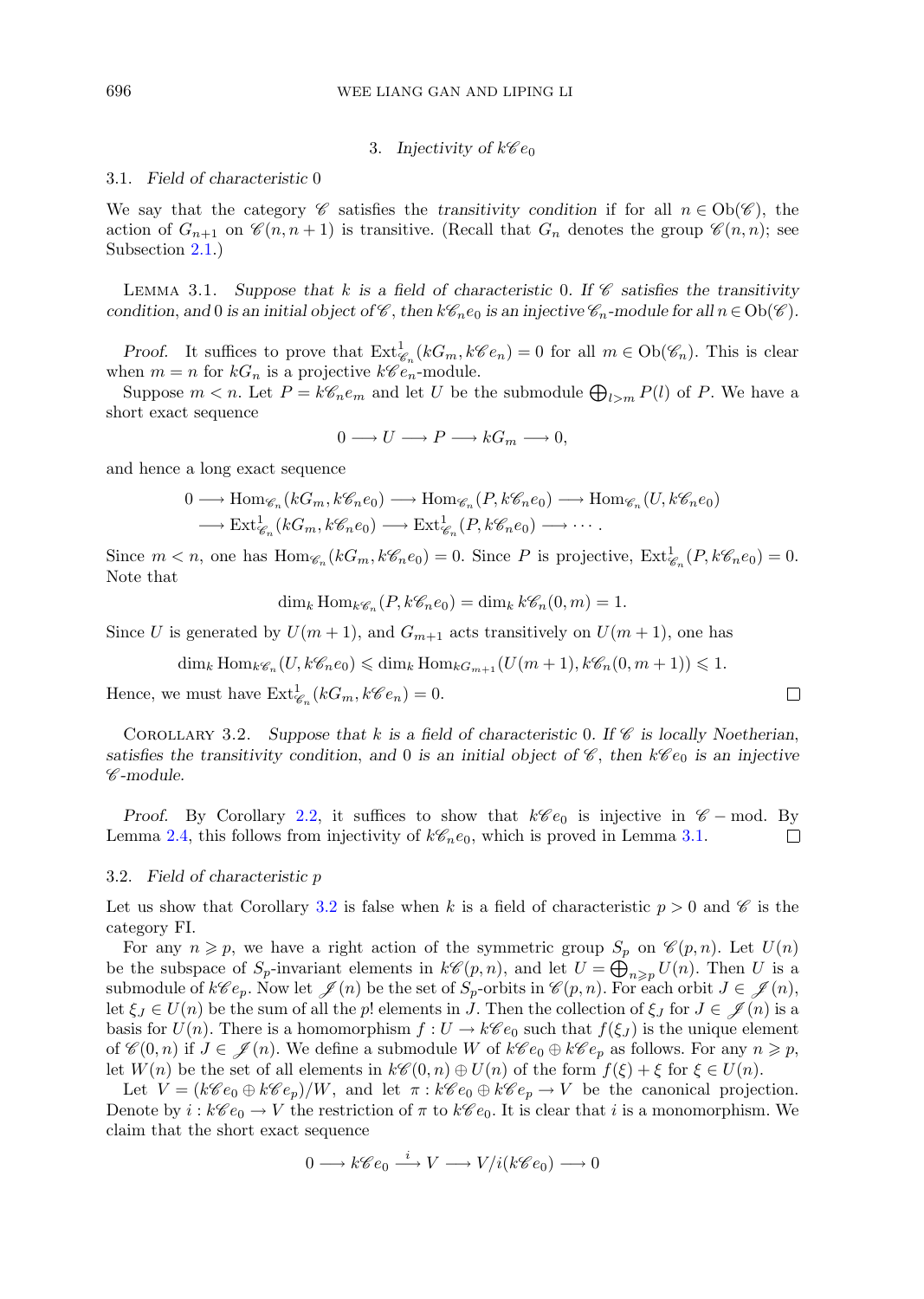does not split. Indeed, any homomorphism  $k\mathscr{C}e_0 \oplus k\mathscr{C}e_p \to k\mathscr{C}e_0$  whose restriction to  $k\mathscr{C}e_0$  is the identity map cannot vanish identically on W, for any homomorphism  $k\mathscr{C}e_p \to k\mathscr{C}e_0$  must vanish identically on U.

## 4. *Restriction and coinduction along genetic functors*

Throughout this section,  $k$  denotes any commutative ring.

## 4.1. *Restriction and coinduction*

A coinduction functor can be defined whenever one has a subring of a ring, and it is a right adjoint functor to the restriction functor; we refer the reader to [**[1](#page-21-15)**, Section 2.8] for a clear exposition on the definition and basic properties of the coinduction functor in such a general setting. In this section, we begin our study of the coinduction functor in our special setting, where the pair of subring and the ring are isomorphic.

Let  $\iota : \mathscr{C} \to \mathscr{C}$  be a faithful functor such that  $\iota(n) = n + 1$  for all  $n \in Ob(\mathscr{C})$ . We define the restriction functor  $S : \mathscr{C} - Mod \longrightarrow \mathscr{C} - Mod$  by  $S(V) = V \circ \iota$  for all  $V \in \mathscr{C} - Mod$ ; thus,  $S(V)(n) = V(n+1)$ .

DEFINITION 4.1. Suppose  $V \in \mathscr{C}$  – Mod. We define  $\mathsf{Q}(V) \in \mathscr{C}$  – Mod by

$$
Q(V)(n) = \text{Hom}_{\mathscr{C}}(\mathsf{S}(k\mathscr{C}e_n), V) \quad \text{for each } n \in \text{Ob}(\mathscr{C}).
$$

We call  $Q: \mathscr{C} - Mod \longrightarrow \mathscr{C} - Mod$  the *coinduction* functor.

Observe that any  $\alpha \in \mathscr{C}(m,n)$  defines a  $\mathscr{C}$ -module homomorphism

$$
\mathsf{S}(k\mathscr{C}e_n)\longrightarrow \mathsf{S}(k\mathscr{C}e_m),\quad \gamma\longmapsto \gamma\alpha.
$$

The *C*-module structure on  $Q(V)$  is defined in the natural way as follows: if  $\alpha \in \mathscr{C}(m,n)$  and  $\rho \in \mathsf{Q}(V)(m)$ , then  $\alpha(\rho) \in \mathsf{Q}(V)(n)$  is the *C*-module homomorphism

$$
\mathsf{S}(k\mathscr{C}e_n)\longrightarrow V, \quad \gamma\longmapsto \varrho(\gamma\alpha).
$$

<span id="page-8-0"></span>Lemma 4.2. *The functor* Q *is right adjoint to the functor* S*.*

*Proof.* Let

$$
M = \bigoplus_{\substack{m \ge 0, \\ n \ge 1}} k\mathscr{C}(m, n).
$$

We have a k*<sup>C</sup>* -bimodule structure on M defined by

$$
\alpha \cdot \gamma = \iota(\alpha)\gamma, \quad \gamma \cdot \alpha = \gamma\alpha,
$$

for  $\alpha \in k\mathscr{C}$  and  $\gamma \in M$ . By the tensor-hom adjunction, one has

$$
\operatorname{Hom}_{k\mathscr{C}}(M \otimes_{k\mathscr{C}} V, W) = \operatorname{Hom}_{k\mathscr{C}}(V, \operatorname{Hom}_{k\mathscr{C}}(M, W))
$$

for any  $V, W \in \mathscr{C}$  – Mod.

The  $k\mathscr{C}$ -module homomorphism

$$
M \otimes_{k\mathscr{C}} V \longrightarrow \mathsf{S}(V), \quad \gamma \otimes v \longmapsto \gamma v
$$

has an inverse defined on  $S(V)(n)$  by  $v \mapsto e_{n+1} \otimes v$ , for each  $n \in Ob(\mathscr{C})$ . Hence,  $M \otimes_{k\mathscr{C}} V$  is isomorphic to  $S(V)$ .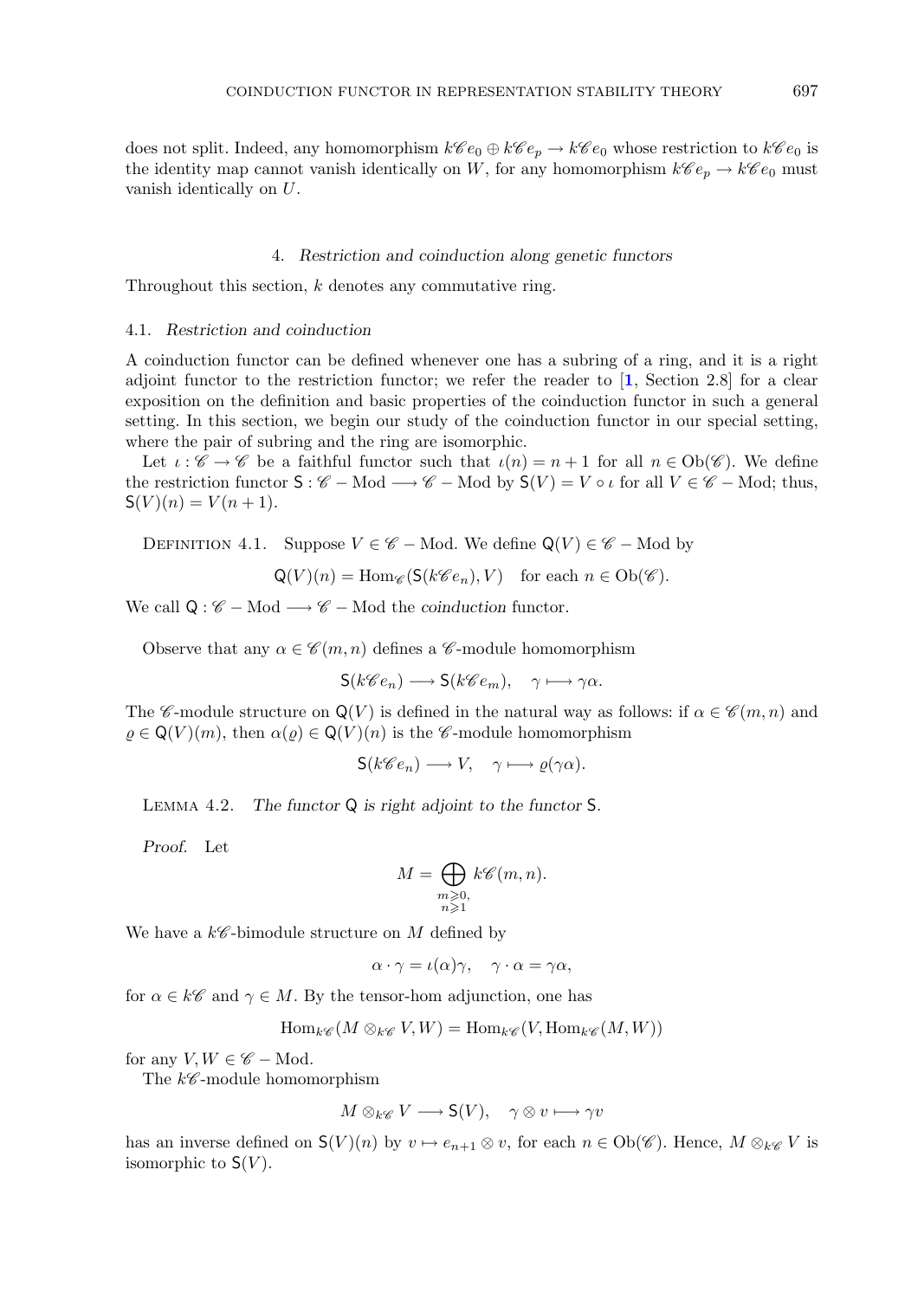On the other hand, there is a  $k\mathscr{C}$ -module direct sum decomposition

$$
M = \bigoplus_{m \geqslant 0} \mathsf{S}(k \mathscr{C}e_m),
$$

so

$$
\operatorname{Hom}_{k\mathscr{C}}(M,W)=\prod_{m\geqslant 0}\operatorname{Hom}_{\mathscr{C}}(\mathsf{S}(k\mathscr{C}e_m),W).
$$

But since V is a graded  $k\mathscr{C}$ -module, the image of any  $k\mathscr{C}$ -module homomorphism from V to  $Hom_{k\mathscr{C}}(M|W)$  lies in  $\mathcal{O}(W)$ . It follows that  $\text{Hom}_{k\mathscr{C}}(M,W)$  lies in  $\mathsf{Q}(W)$ . It follows that

$$
\operatorname{Hom}_{k\mathscr{C}}(V, \operatorname{Hom}_{k\mathscr{C}}(M, W)) = \operatorname{Hom}_{\mathscr{C}}(V, \mathsf{Q}(W)).
$$

Thus,  $\text{Hom}_{\mathscr{C}}(\mathsf{S}(V), W) = \text{Hom}_{\mathscr{C}}(V, \mathsf{Q}(W)).$ 

<span id="page-9-1"></span>Following  $[8]$  $[8]$  $[8]$ , we call  $\iota$  a *genetic* functor if, for each  $n \in Ob(\mathscr{C})$ , the  $\mathscr{C}\text{-module }S(k\mathscr{C}e_n)$  is projective and generated in degrees at most n.

LEMMA 4.3. *Suppose that*  $\iota$  *is a genetic functor. Then for any*  $V, W \in \mathscr{C}$  – Mod, *one has* 

$$
\operatorname{Ext}_{\mathscr{C}}^i(\mathsf{S}(V), W) = \operatorname{Ext}_{\mathscr{C}}^i(V, \mathsf{Q}(W))
$$

for all  $i \geqslant 1$ .

*Proof.* This is immediate from Lemma [4.2](#page-8-0) and the Eckmann–Shapiro lemma.

REMARK 4.4. The condition in Lemma [4.3](#page-9-1) that  $\iota$  is a genetic functor can be weakened. Indeed, we only need to use the property that for each  $n \in Ob(\mathscr{C})$ , the *C*-module  $S(k\mathscr{C}e_n)$  is projective.

#### 4.2. *Genetic functors for*  $FI_G$  *and* VI

Suppose that *C* is FI<sub>G</sub> or VI. There is a natural monoidal structure  $\odot$  on *C* such that  $m \odot n =$  $m + n$  for all  $m, n \in Ob(\mathscr{C})$ . Let us recall this monoidal structure.

*Case* 1: Suppose that *C* is FI<sub>G</sub>. For any  $(f_1, c_1) \in \mathcal{C}(m_1, n_1)$  and  $(f_2, c_2) \in \mathcal{C}(m_2, n_2)$ , we define  $(f_1, c_1) \odot (f_2, c_2)$  to be the morphism  $(f, c) \in \mathscr{C}(m_1 + m_2, n_1 + n_2)$ , where

$$
f(t) = \begin{cases} f_1(t) & \text{if } t \le m_1, \\ f_2(t - m_1) + n_1 & \text{if } t > m_1 \end{cases}
$$

and

$$
c(t) = \begin{cases} c_1(t) & \text{if } r \leq m_1, \\ c_2(t - m_1) & \text{if } t > m_1. \end{cases}
$$

*Case* 2: Suppose that *C* is VI. For any  $f_1 \in \mathcal{C}(m_1, n_1)$  and  $f_2 \in \mathcal{C}(m_2, n_2)$ , we define  $f_1 \odot$  $f_2 \in \mathscr{C}(m_1 + m_2, n_1 + n_2)$  by

$$
f_1 \odot f_2 = f_1 \oplus f_2 : \mathbb{F}^{m_1} \oplus \mathbb{F}^{m_2} \longrightarrow \mathbb{F}^{n_1} \oplus \mathbb{F}^{n_2}.
$$

In both cases, we let  $\iota : \mathscr{C} \to \mathscr{C}$  be the functor defined by [\(1.1\)](#page-1-4). It is clear that  $\iota$  is faithful. In the next two sections, we shall briefly recall the proof that  $\iota$  is a genetic functor, and examine the structure of  $\mathsf{Q}(k\mathscr{C}e_m)$  for each  $m \in \mathrm{Ob}(\mathscr{C})$ .

## 5. *Structure of*  $Q(k\mathscr{C}e_m)$  when  $\mathscr{C}$  *is*  $FI_G$

<span id="page-9-0"></span>Throughout this section,  $k$  denotes any commutative ring.

 $\Box$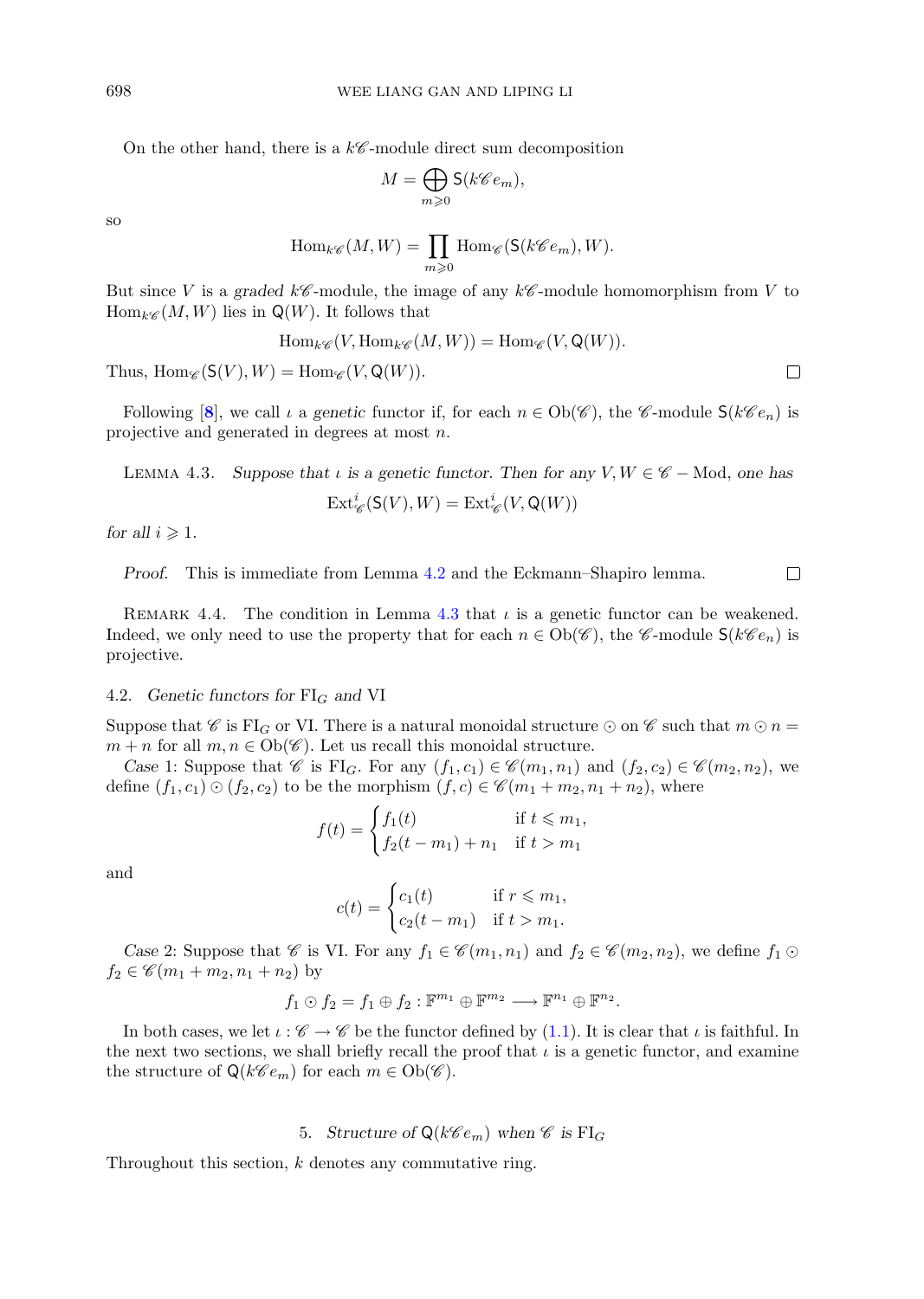## <span id="page-10-0"></span>5.1. *Structure of*  $S(k\mathscr{C}e_n)$

Suppose that *C* is FI<sub>G</sub>. Let  $n \in Ob(\mathscr{C})$ . We now recall the structure of  $\mathsf{S}(k\mathscr{C}e_n)$ .

Denote by  $e$  the identity element of  $G$ , and define the morphisms

$$
(f_n, c_n) \in \mathscr{C}(n, n+1)
$$
 and  $(f_{n,r,g}, c_{n,r,g}) \in \mathscr{C}(n,n)$  for  $r \in [n]$ ,  $g \in G$ ,

by

$$
f_n(t) = t + 1,
$$
  
\n
$$
c_n(t) = e,
$$
  
\n
$$
f_{n,r,g}(t) = \begin{cases} t + 1 & \text{if } t < r, \\ 1 & \text{if } t = r, \\ t & \text{if } t > r, \end{cases}
$$
  
\n
$$
c_{n,r,g}(t) = \begin{cases} e & \text{if } t \neq r, \\ g & \text{if } t = r, \end{cases}
$$

for  $t \in [n]$ .

Now, for any  $l \in Ob(\mathscr{C}), r \in [n], g \in G$ , define the maps

$$
\Phi_{n,0}: \mathscr{C}(n,l) \longrightarrow \mathscr{C}(n,l+1), \quad \alpha \longmapsto \iota(\alpha) \circ (f_n, c_n);
$$
  

$$
\Phi_{n,r,g}: \mathscr{C}(n-1,l) \longrightarrow \mathscr{C}(n,l+1), \quad \alpha \longmapsto \iota(\alpha) \circ (f_{n,r,g}, c_{n,r,g}).
$$

We may extend these maps linearly to  $\mathscr C$ -module homomorphisms

$$
\Phi_{n,0}: k\mathscr{C}e_n \longrightarrow \mathsf{S}(k\mathscr{C}e_n)
$$
 and  $\Phi_{n,r,g}: k\mathscr{C}e_{n-1} \longrightarrow \mathsf{S}(k\mathscr{C}e_n)$ .

Let

<span id="page-10-1"></span>
$$
\Phi_n : k\mathscr{C}e_n \oplus \left(\bigoplus_{r \in [n], g \in G} k\mathscr{C}e_{n-1}\right) \longrightarrow \mathsf{S}(k\mathscr{C}e_n) \tag{5.1}
$$

be the *C*-module homomorphism whose restriction to  $k\mathcal{C}e_n$  is  $\Phi_{n,0}$ , and whose restriction to the direct summand  $k\mathscr{C}e_{n-1}$  indexed by  $r \in [n], g \in G$  is  $\Phi_{n,r,q}$ . It is straightforward to verify that  $\Phi_n$  is an isomorphism (see [[8](#page-21-12), Section 5]). Thus,  $\iota$  is a genetic functor.

## <span id="page-10-2"></span>5.2. Preliminary discussion of  $\mathsf{Q}(k\mathscr{C}e_m)$

We retain the notation of Subsection [5.1.](#page-10-0) Let  $m, n \in Ob(\mathscr{C})$ . By the isomorphism [\(5.1\)](#page-10-1), one has the identification

$$
\mathsf{Q}(k\mathscr{C}e_m)(n) = \text{Hom}_{\mathscr{C}}(k\mathscr{C}e_n, k\mathscr{C}e_m) \oplus \left(\bigoplus_{r \in [n], \ g \in G} \text{Hom}_{\mathscr{C}}(k\mathscr{C}e_{n-1}, k\mathscr{C}e_m)\right).
$$

Denote by

$$
\Psi_{n,0}: k\mathscr{C}(m,n) \longrightarrow \mathsf{Q}(k\mathscr{C}e_m)(n),
$$
  

$$
\Psi_{n,r,g}: k\mathscr{C}(m,n-1) \longrightarrow \mathsf{Q}(k\mathscr{C}e_m)(n)
$$

the linear maps, where  $\Psi_{n,0}$  is the natural bijection of  $k\mathscr{C}(m,n)$  with the direct summand Hom<sub>*C*</sub> ( $k$ *C* e<sub>n</sub>,  $k$ *C* e<sub>m</sub>) of Q( $k$ <sup>*C*</sup> e<sub>m</sub>)(n), and  $\Psi_{n,r,g}$  is the natural bijection of  $k$ <sup>*C*</sup>(m, n - 1) with the direct summand  $\text{Hom}_{\mathscr{C}}(k\mathscr{C}e_{n-1}, k\mathscr{C}e_m)$  of  $\mathsf{Q}(k\mathscr{C}e_m)(n)$  indexed by  $r \in [n], g \in G$ . We have a linear bijection

$$
\Psi_n : k\mathscr{C}(m,n) \oplus \left( \bigoplus_{r \in [n], g \in G} k\mathscr{C}(m,n-1) \right) \longrightarrow \mathsf{Q}(k\mathscr{C}e_m)(n)
$$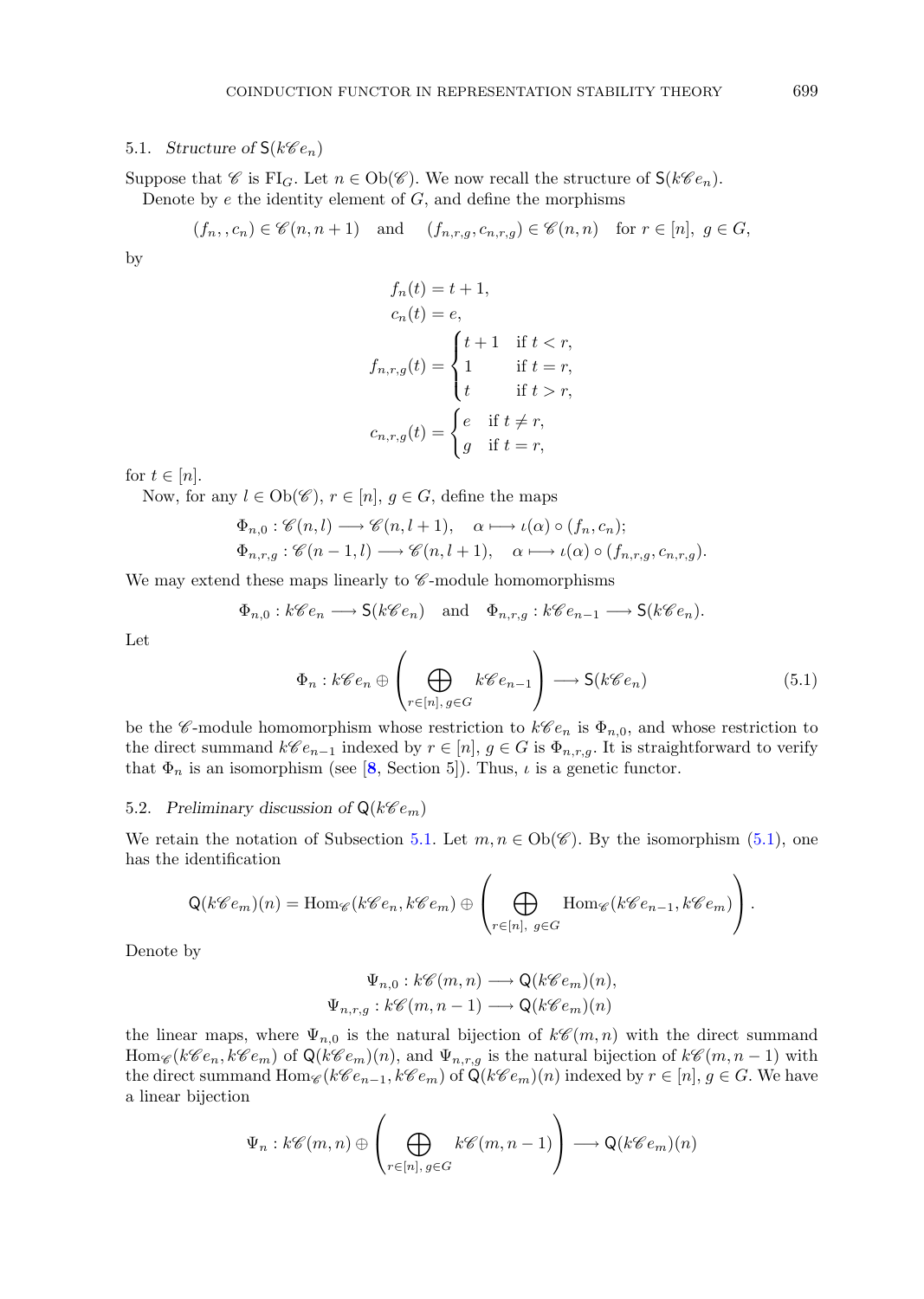whose restriction to  $k\mathscr{C}(m, n)$  is  $\Psi_{n,0}$ , and whose restriction to the direct summand  $k\mathscr{C}(m, n -$ 1) indexed by  $r \in [n]$ ,  $g \in G$  is  $\Psi_{n,r,g}$ .

The next lemma describes the  $\mathscr{C}$ -module structure of  $\mathsf{Q}(k\mathscr{C}e_m)$  in terms of the identifications  $\Psi_n$  for  $n \in \text{Ob}(\mathscr{C})$ . We shall use the following notation. For any  $l \geq 1$  and  $r \in [l]$ , let  $\partial_r : [l] \setminus \{r\} \to [l-1]$  be the unique nondecreasing bijection If  $\alpha = (f, c) \in \mathscr{C}(n, l)$ ,  $r \in [l] \setminus \text{Im}(f)$  $[l] \setminus \{r\} \to [l-1]$  be the unique nondecreasing bijection. If  $\alpha = (f, c) \in \mathscr{C}(n, l), r \in [l] \setminus \text{Im}(f),$ and  $s \in [n]$ , then we let

$$
\partial_r \alpha = (\partial_r \circ f, c) \in \mathscr{C}(n, l-1),
$$
  
\n
$$
\alpha_s = (\partial_{f(s)} \circ f \circ \partial_s^{-1}, c \circ \partial_s^{-1}) \in \mathscr{C}(n-1, l-1),
$$

<span id="page-11-0"></span>where  $\partial_{s}^{-1}$  :  $[n-1] \rightarrow [n] \setminus \{s\}$  is the inverse map of  $\partial_{s}$ .

LEMMA 5.1. *Suppose that*  $\mathscr C$  *is* FI<sub>G</sub>.

(i) Let  $\alpha = (f, c) \in \mathcal{C}(n, l)$  and  $\beta \in \mathcal{C}(m, n)$ . Then

$$
\alpha \Psi_{n,0}(\beta) = \Psi_{l,0}(\alpha \beta) + \sum_{\substack{r \in [l] \backslash \operatorname{Im}(f), \\ g \in G}} \Psi_{l,r,g}(\partial_r \alpha \beta).
$$

(ii) Let  $\alpha = (f, c) \in \mathscr{C}(n, l), \beta \in \mathscr{C}(m, n-1), s \in [n]$ , and  $h \in G$ . Then

$$
\alpha \Psi_{n,s,h}(\beta) = \Psi_{l,f(s),h\cdot c(s)^{-1}}(\alpha_s \beta)
$$

*Proof.* (i) Suppose  $\gamma \in \mathcal{C}(l, i)$ . Then

$$
\alpha \Psi_{n,0}(\beta)(\Phi_{l,0}(\gamma)) = \Psi_{n,0}(\beta)(\iota(\gamma) \circ (f_l, c_l) \circ \alpha)
$$
  
= 
$$
\Psi_{n,0}(\beta)(\iota(\gamma) \circ \iota(\alpha) \circ (f_n, c_n))
$$
  
= 
$$
\Psi_{n,0}(\beta)(\Phi_{n,0}(\gamma \alpha))
$$
  
= 
$$
\gamma \alpha \beta
$$
  
= 
$$
\Psi_{l,0}(\alpha \beta)(\Phi_{l,0}(\gamma)).
$$

Suppose  $\gamma \in \mathscr{C}(l-1,i)$ ,  $r \in [l] \setminus \text{Im}(f)$ , and  $g \in G$ . Then

$$
\alpha \Psi_{n,0}(\beta)(\Phi_{l,r,g}(\gamma)) = \Psi_{n,0}(\beta)(\iota(\gamma) \circ (f_{l,r,g}, c_{l,r,g}) \circ \alpha)
$$
  
= 
$$
\Psi_{n,0}(\beta)(\iota(\gamma) \circ \iota(\partial_r \alpha) \circ (f_n, c_n))
$$
  
= 
$$
\Psi_{n,0}(\beta)(\Phi_{n,0}(\gamma \partial_r \alpha))
$$
  
= 
$$
\gamma \partial_r \alpha \beta
$$
  
= 
$$
\Psi_{l,r,g}(\partial_r \alpha \beta)(\Phi_{l,r,g}(\gamma)).
$$

Suppose  $\gamma \in \mathscr{C}(l-1, i)$ ,  $r \in \text{Im}(f)$ , and  $g \in G$ . Then

$$
\alpha \Psi_{n,0}(\beta)(\Phi_{l,r,g}(\gamma)) = \Psi_{n,0}(\beta)(\iota(\gamma) \circ (f_{l,r,g}, c_{l,r,g}) \circ \alpha)
$$
  
= 0.

(ii) Suppose  $\gamma \in \mathscr{C}(l, i)$ . Then

$$
\alpha \Psi_{n,s,h}(\beta)(\Phi_{l,0}(\gamma)) = \Psi_{n,s,h}(\beta)(\iota(\gamma) \circ (f_l, c_l) \circ \alpha)
$$
  
= 
$$
\Psi_{n,s,h}(\beta)(\iota(\gamma) \circ \iota(\alpha) \circ (f_n, c_n))
$$
  
= 0.

Suppose  $\gamma \in \mathscr{C}(l-1, i)$ ,  $r \in [l]$ , and  $g \in G$ .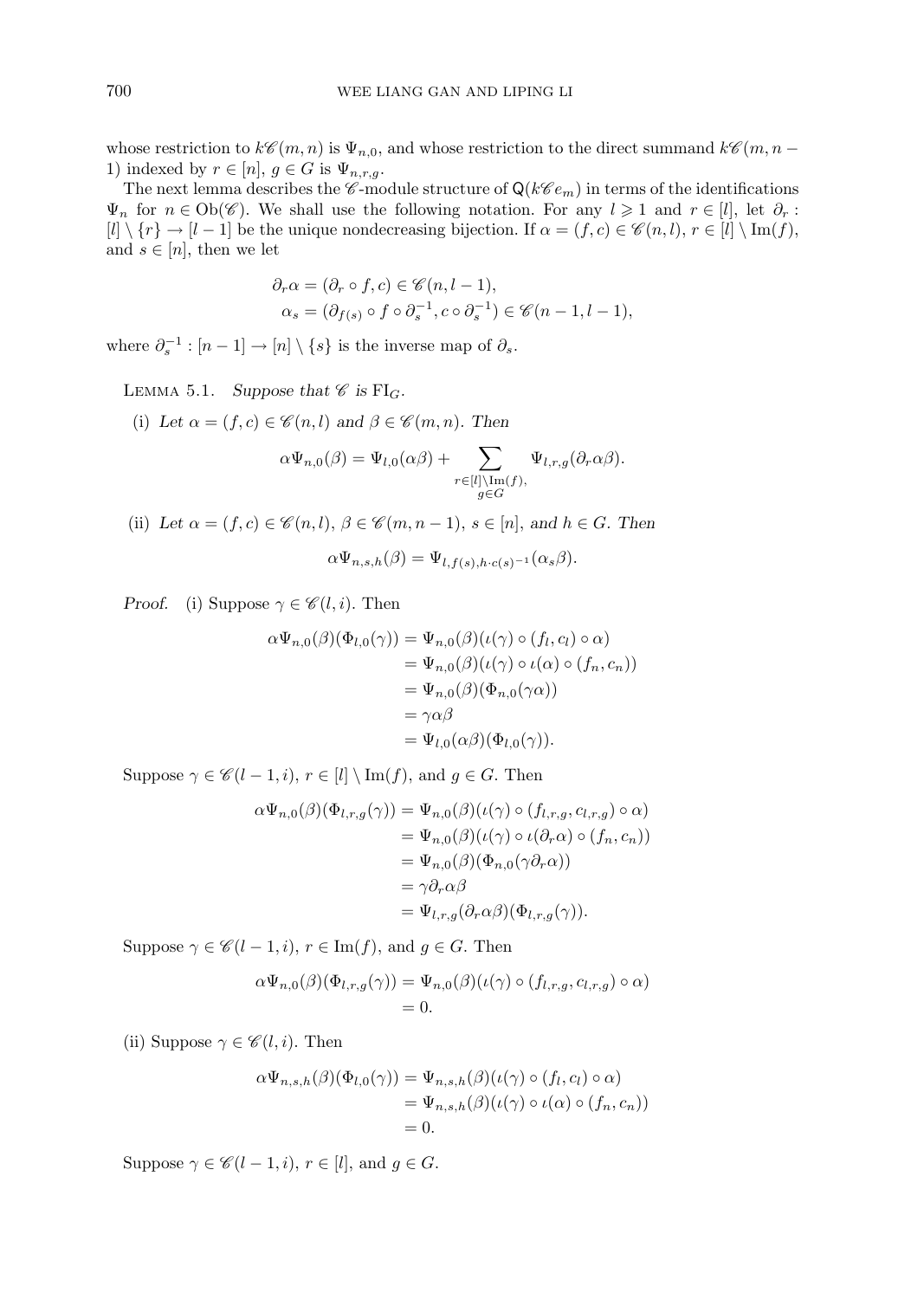If  $r = f(s)$  and  $g \cdot c(s) = h$ , then

$$
\alpha \Psi_{n,s,h}(\beta)(\Phi_{l,r,g}(\gamma)) = \Psi_{n,s,h}(\beta)(\iota(\gamma) \circ (f_{l,r,g}, c_{l,r,g}) \circ \alpha)
$$
  
=  $\Psi_{n,s,h}(\beta)(\iota(\gamma) \circ \iota(\alpha_s) \circ (f_{n,s,h}, c_{n,s,h}))$   
=  $\Psi_{n,s,h}(\beta)(\Phi_{n,s,h}(\gamma \alpha_s))$   
=  $\gamma \alpha_s \beta$   
=  $\Psi_{l,f(s),h \cdot c(s)^{-1}}(\alpha_s \beta)(\Phi_{l,r,g}(\gamma)).$ 

If  $r \neq f(s)$  or  $q \cdot c(s) \neq h$ , then

$$
\alpha \Psi_{n,s,h}(\beta)(\Phi_{l,r,g}(\gamma)) = \Psi_{n,s,h}(\beta)(\iota(\gamma) \circ (f_{l,r,g}, c_{l,r,g}) \circ \alpha)
$$
  
= 0.

#### 5.3. *Proof of Theorem* [1.3](#page-1-0)

We retain the notation of Subsection [5.2.](#page-10-2)

*Proof of Theorem* [1.3](#page-1-0). Let  $\mathscr C$  be FI<sub>G</sub>. Let  $m \in Ob(\mathscr C)$ . We need to prove that  $Q(k \mathscr C e_m)$  is isomorphic to  $k\mathscr{C}e_m \oplus k\mathscr{C}e_{m+1}$ .

For each  $n \in Ob(\mathscr{C})$ , let  $U(n)$  be the image of  $\bigoplus_{r \in [n], g \in G} k\mathscr{C}(m, n-1)$  in  $\mathsf{Q}(k\mathscr{C}e_m)(n)$ <br>der  $\Psi$  and let  $U = \bigoplus_{r \in [n]} U(n)$ . By Lemma 5.1  $U$  is a  $\mathscr{C}$ -submodule of  $\mathsf{O}(k\mathscr{C}e_n)$  and under  $\Psi_n$ , and let  $U = \bigoplus_{n \in \text{Ob}(\mathscr{C})} U(n)$ . By Lemma [5.1,](#page-11-0) U is a  $\mathscr{C}$ -submodule of  $\mathsf{Q}(k\mathscr{C}e_m)$  and there is a short exact sequence there is a short exact sequence

$$
0 \longrightarrow U \longrightarrow \mathsf{Q}(k\mathscr{C}e_m) \longrightarrow k\mathscr{C}e_m \longrightarrow 0.
$$

Since  $k\mathscr{C}e_m$  is projective, this short exact sequence splits. It suffices to show that U is isomorphic to  $k\mathscr{C}e_{m+1}$ .

For each  $n \in Ob(\mathscr{C})$ , define a linear map  $\Theta_n: U(n) \to k\mathscr{C}(m+1,n)$  by

$$
\Theta_n(\Psi_{n,s,h}(\beta)) = (f_{n,s,h}, c_{n,s,h})^{-1} \iota(\beta)
$$

for all  $s \in [n]$ ,  $h \in G$ , and  $\beta \in \mathscr{C}(m, n-1)$ . Let  $\Theta: U \to k\mathscr{C}e_{m+1}$  be the linear map whose restriction to  $U(n)$  is  $\Theta_n$ . It is easy to see that  $\Theta$  is bijective.

We show now that  $\Theta$  is a *C*-module homomorphism. Suppose  $\alpha = (f, c) \in \mathcal{C}(n, l)$ ,  $\beta \in$  $\mathscr{C}(m, n-1), s \in [n],$  and  $h \in G$ . Observe that

$$
\iota(\alpha_s) \circ (f_{n,s,h}, c_{n,s,h}) = (f_{l,f(s),h \cdot c(s)^{-1}}, c_{l,f(s),h \cdot c(s)^{-1}}) \circ \alpha.
$$

Hence,

$$
\Theta_l(\alpha\Psi_{n,s,h}(\beta)) = \Theta_l(\Psi_{l,f(s),h\cdot c(s)^{-1}}(\alpha_s\beta))
$$
  
=  $(f_{l,f(s),h\cdot c(s)^{-1}}, c_{l,f(s),h\cdot c(s)^{-1}})^{-1}\iota(\alpha_s\beta)$   
=  $\alpha(f_{n,s,h}, c_{n,s,h})^{-1}\iota(\beta)$   
=  $\alpha\Theta_n(\Psi_{n,s,h}(\beta)).$ 

## 6. *Structure of*  $Q(k\mathscr{C}e_m)$  *when*  $\mathscr{C}$  *is* VI

<span id="page-12-0"></span>Throughout this section,  $k$  denotes any commutative ring.

## <span id="page-12-1"></span>6.1. *Structure of*  $S(k\mathscr{C}e_n)$

Suppose that *C* is VI. Let  $n \in Ob(\mathscr{C})$ . We now recall the structure of  $\mathsf{S}(k\mathscr{C}e_n)$ .

We write elements  $\alpha \in \mathcal{C}(n, l)$  as an  $l \times n$ -matrix. We write elements  $u \in \mathbb{F}^n$  as a column vector and  $u^t$  for its transpose. Let  $P(\mathbb{F}^n)$  be the set of one-dimensional vector subspaces of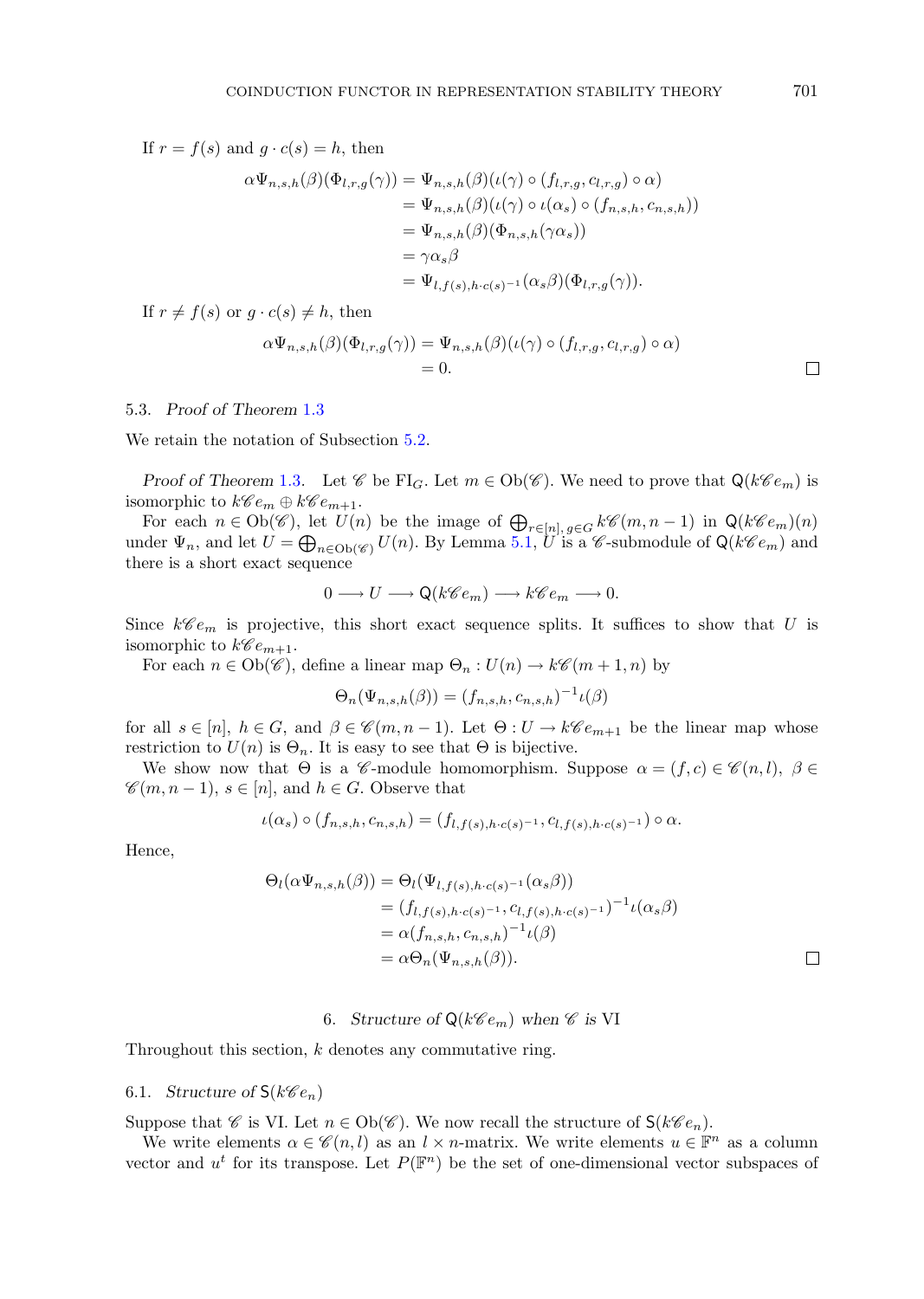$\mathbb{F}^n$ . For any  $u \in \mathbb{F}^n$  and  $\ell \in P(\mathbb{F}^n)$ , we write  $u^t(\ell) \neq 0$  if  $u^t v \neq 0$  for any nonzero vector v in  $\ell$ .<br>For each  $\ell \in P(\mathbb{F}^n)$  we choose and fix a  $(n-1) \times n$ -matrix  $\pi_i v \cdot \mathbb{F}^n \to \mathbb{F}^{n-1}$  For each  $\ell \in P(\mathbb{F}^n)$ , we choose and fix a  $(n-1) \times n$ -matrix  $\varpi_{\ell}: \mathbb{F}^n \to \mathbb{F}^{n-1}$  whose kernel is  $\ell$ . We shall denote identity matrices by I.

Now, for any  $u \in \mathbb{F}^n$  and  $\ell \in P(\mathbb{F}^n)$  such that  $u^t(\ell) \neq 0$ , define the maps

$$
\Phi_{n,u,0}: \mathscr{C}(n,l) \longrightarrow \mathscr{C}(n,l+1), \quad \alpha \longmapsto \begin{pmatrix} 1 & 0 \\ 0 & \alpha \end{pmatrix} \begin{pmatrix} u^t \\ I \end{pmatrix};
$$

$$
\Phi_{n,u,\ell}: \mathscr{C}(n-1,l) \longrightarrow \mathscr{C}(n,l+1), \quad \alpha \longmapsto \begin{pmatrix} 1 & 0 \\ 0 & \alpha \end{pmatrix} \begin{pmatrix} u^t \\ \varpi_\ell \end{pmatrix}.
$$

We may extend these maps linearly to *C*-module homomorphisms

$$
\Phi_{n,u,0}: k\mathscr{C}e_n \longrightarrow \mathsf{S}(k\mathscr{C}e_n) \text{ and } \Phi_{n,u,\ell}: k\mathscr{C}e_{n-1} \longrightarrow \mathsf{S}(k\mathscr{C}e_n).
$$

Let

<span id="page-13-0"></span>
$$
\Phi_n: \left(\bigoplus_{u \in \mathbb{F}^n} k \mathscr{C}e_n\right) \oplus \left(\bigoplus_{u \in \mathbb{F}^n} \bigoplus_{\substack{\ell \in P(\mathbb{F}^n) \\ u^t(\ell) \neq 0}} k \mathscr{C}e_{n-1}\right) \longrightarrow \mathsf{S}(k \mathscr{C}e_n) \tag{6.1}
$$

be the *C*-module homomorphism whose restriction to the direct summand  $k\mathscr{C}e_n$  indexed by  $u \in \mathbb{F}^n$  is  $\Phi_{n,u,0}$ , and whose restriction to the direct summand  $k\mathscr{C}e_{n-1}$  indexed by  $u \in \mathbb{F}^n$ ,  $\ell \in P(\mathbb{F}^n)$  is  $\Phi_{n,u,\ell}$ . It is straightforward to verify that  $\Phi_n$  is an isomorphism (see [[8](#page-21-12), Section 5]). Thus,  $\iota$  is a genetic functor.

#### <span id="page-13-1"></span>6.2. Preliminary discussion of  $Q(k\mathscr{C}e_m)$

We retain the notation of Subsection [6.1.](#page-12-1) Let  $m, n \in Ob(\mathscr{C})$ . By the isomorphism [\(6.1\)](#page-13-0), one has the identification

$$
\mathsf{Q}(k\mathscr{C}e_m)(n) = \left(\bigoplus_{u \in \mathbb{F}^n} \mathrm{Hom}_{\mathscr{C}}(k\mathscr{C}e_n, k\mathscr{C}e_m)\right) \oplus \left(\bigoplus_{\substack{u \in \mathbb{F}^n}} \bigoplus_{\substack{\ell \in P(\mathbb{F}^n) \\ u^t(\ell) \neq 0}} \mathrm{Hom}_{\mathscr{C}}(k\mathscr{C}e_{n-1}, k\mathscr{C}e_m)\right).
$$

Denote by

$$
\Psi_{n,u,0}: k\mathscr{C}(m,n) \longrightarrow \mathsf{Q}(k\mathscr{C}e_m)(n),
$$
  

$$
\Psi_{n,u,\ell}: k\mathscr{C}(m,n-1) \longrightarrow \mathsf{Q}(k\mathscr{C}e_m)(n)
$$

the linear maps, where  $\Psi_{n,u,0}$  is the natural bijection of  $k\mathscr{C}(m,n)$  with the direct summand  $\text{Hom}_{\mathscr{C}}(k\mathscr{C}e_n, k\mathscr{C}e_m)$  of  $\mathsf{Q}(k\mathscr{C}e_m)(n)$  indexed by  $u \in \mathbb{F}^n$ , and  $\Psi_{n,u,\ell}$  is the natural bijection of  $k\mathscr{C}(m, n-1)$  with the direct summand  $\text{Hom}_{\mathscr{C}}(k\mathscr{C}e_{n-1}, k\mathscr{C}e_m)$  of  $\mathsf{Q}(k\mathscr{C}e_m)(n)$  indexed by  $u \in \mathbb{F}^n$ ,  $\ell \in P(\mathbb{F}^n)$ . We have a linear bijection

$$
\Psi_n: \left(\bigoplus_{u \in \mathbb{F}^n} k \mathscr{C}(m,n)\right) \oplus \left(\bigoplus_{\substack{u \in \mathbb{F}^n}} \bigoplus_{\substack{\ell \in P(\mathbb{F}^n) \\ u^t(\ell) \neq 0}} k \mathscr{C}(m,n-1)\right) \longrightarrow \mathsf{Q}(k \mathscr{C}e_m)(n)
$$

whose restriction to the direct summand  $k\mathscr{C}(m,n)$  indexed by  $u \in \mathbb{F}^n$  is  $\Psi_{n,u,0}$ , and whose restriction to the direct summand  $k\mathscr{C}(m, n-1)$  indexed by  $u \in \mathbb{F}^n$ ,  $\ell \in P(\mathbb{F}^n)$  is  $\Psi_{n,u,\ell}$ .

The next lemma describes the  $\mathscr{C}\text{-module structure of }Q(k\mathscr{C}e_m)$  in terms of the identifications  $\Psi_n$  for  $n \in Ob(\mathscr{C})$ . We shall use the following notation. For any  $\alpha \in \mathscr{C}(n,l)$  and  $\wp \in P(\mathbb{F}^n)$ ,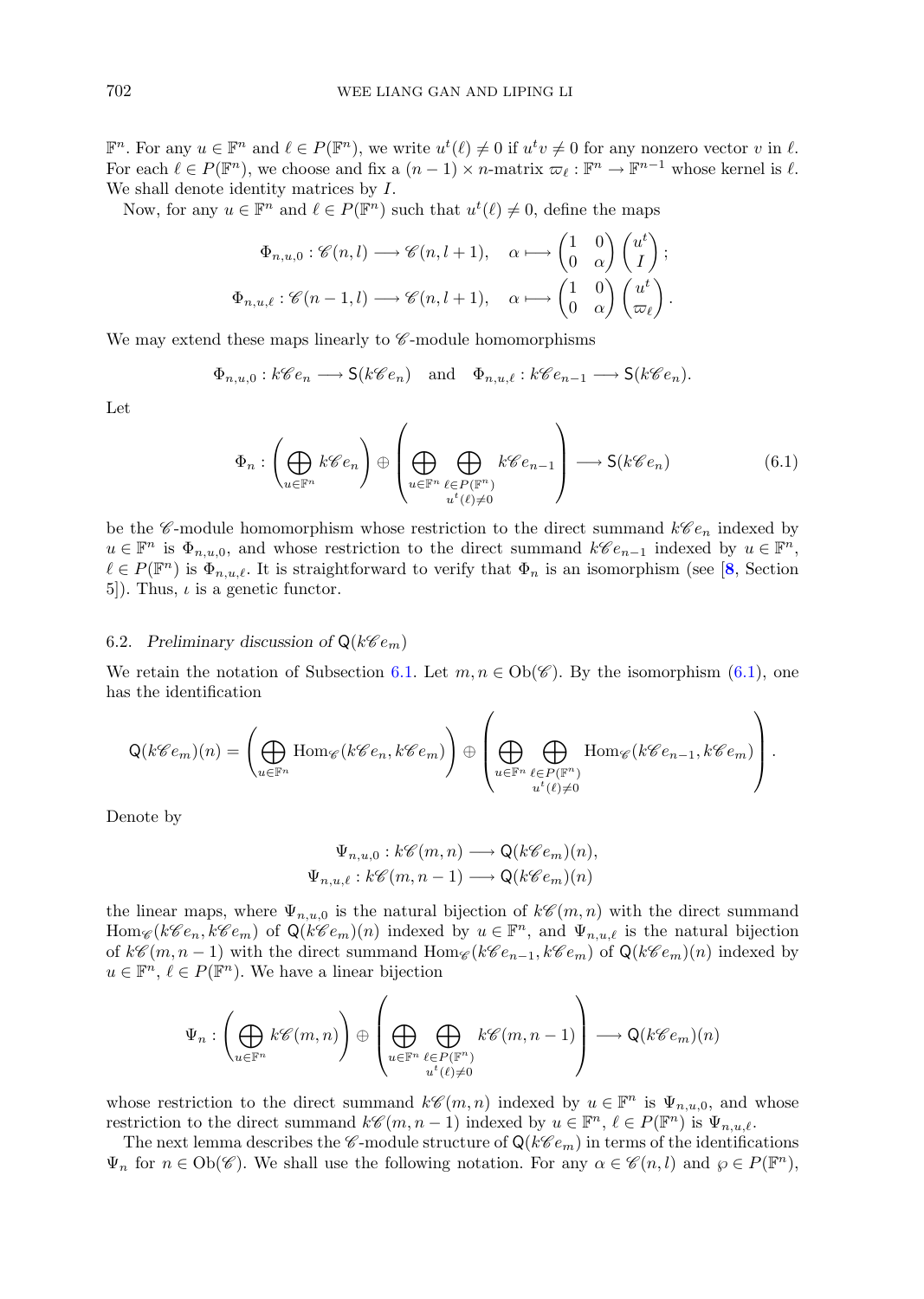let  $\alpha_{\wp} \in \mathscr{C}(n-1, l-1)$  be the unique linear map such that the following diagram commutes:



LEMMA 6.1. *Suppose that*  $\mathscr C$  *is* VI.

(i) Let  $\alpha \in \mathscr{C}(n, l)$ ,  $\beta \in \mathscr{C}(m, n)$ , and  $v \in \mathbb{F}^n$ . Then

$$
\alpha \Psi_{n,v,0}(\beta) = \sum_{\substack{u \in \mathbb{F}^l \\ u^t \alpha = v^t}} \Psi_{l,u,0}(\alpha \beta) + \sum_{\substack{u \in \mathbb{F}^l \\ u^t \alpha = v^t}} \sum_{\substack{\ell \in P(\mathbb{F}^l) \\ u^t \ell(\ell) \neq 0 \\ \ell \nsubseteq \text{Im}(\alpha)}} \Psi_{l,u,\ell}(\varpi_{\ell} \alpha \beta).
$$

(ii) Let  $\alpha \in \mathscr{C}(n, l)$ ,  $\beta \in \mathscr{C}(m, n - 1)$ ,  $v \in \mathbb{F}^n$ , and  $\wp \in P(\mathbb{F}^n)$ . Suppose  $v^t(\wp) \neq 0$ . Then

$$
\alpha \Psi_{n,v,\wp}(\beta) = \sum_{\substack{u \in \mathbb{F}^l \\ u^t \alpha = v^t}} \sum_{\substack{\ell \in P(\mathbb{F}^l) \\ \ell = \alpha(\wp)}} \Psi_{l,u,\ell}(\alpha_{\wp}\beta).
$$

*Proof.* (i) Suppose  $\gamma \in \mathcal{C}(l, i)$  and  $u \in \mathbb{F}^l$ . One has

<span id="page-14-0"></span>
$$
\Phi_{l,u,0}(\gamma)\alpha = \begin{pmatrix} 1 & 0 \\ 0 & \gamma \end{pmatrix} \begin{pmatrix} u^t \alpha \\ \alpha \end{pmatrix} = \begin{pmatrix} 1 & 0 \\ 0 & \gamma \alpha \end{pmatrix} \begin{pmatrix} u^t \alpha \\ I \end{pmatrix}.
$$
 (6.2)

Thus,

$$
\alpha \Psi_{n,v,0}(\beta)(\Phi_{l,u,0}(\gamma)) = \Psi_{n,v,0}(\beta)(\Phi_{l,u,0}(\gamma)\alpha) = \begin{cases} 0 & \text{if } u^t \alpha \neq v^t, \\ \gamma \alpha \beta & \text{if } u^t \alpha = v^t. \end{cases}
$$

In particular, when  $u^t \alpha = v^t$ , one has

$$
\alpha\Psi_{n,v,0}(\beta)(\Phi_{l,u,0}(\gamma))=\Psi_{l,u,0}(\alpha\beta)(\Phi_{l,u,0}(\gamma)).
$$

Now suppose  $\gamma \in \mathscr{C}(l-1,i)$ ,  $u \in \mathbb{F}^l$ ,  $\ell \in P(\mathbb{F}^l)$ , and  $u^t(\ell) \neq 0$ . One has

$$
\Phi_{l,u,\ell}(\gamma)\alpha = \begin{pmatrix} 1 & 0 \\ 0 & \gamma \end{pmatrix} \begin{pmatrix} u^t \alpha \\ \varpi_{\ell} \alpha \end{pmatrix} = \begin{pmatrix} 1 & 0 \\ 0 & \gamma \varpi_{\ell} \alpha \end{pmatrix} \begin{pmatrix} u^t \alpha \\ I \end{pmatrix}.
$$

Thus,

$$
\alpha \Psi_{n,v,0}(\beta)(\Phi_{l,u,\ell}(\gamma)) = \Psi_{n,v,0}(\beta)(\Phi_{l,u,\ell}(\gamma)\alpha)
$$
  
= 
$$
\begin{cases} 0 & \text{if } u^t \alpha \neq v^t \text{ or } \ell \subseteq \text{Im}(\alpha), \\ \gamma \varpi_{\ell} \alpha \beta & \text{if } u^t \alpha = v^t \text{ and } \ell \nsubseteq \text{Im}(\alpha). \end{cases}
$$

In particular, when  $u^t \alpha = v^t$  and  $\ell \nsubseteq \text{Im}(\alpha)$ , one has

$$
\alpha \Psi_{n,v,0}(\beta)(\Phi_{l,u,\ell}(\gamma)) = \Psi_{l,u,\ell}(\varpi_{\ell}\alpha\beta)(\Phi_{l,u,\ell}(\gamma)).
$$

(ii) Suppose  $\gamma \in \mathscr{C}(l, i)$  and  $u \in \mathbb{F}^l$ . From [\(6.2\)](#page-14-0), one has

$$
\alpha \Psi_{n,v,\wp}(\beta)(\Phi_{l,u,0}(\gamma)) = \Psi_{n,v,\wp}(\beta)(\Phi_{l,u,0}(\gamma)\alpha) = 0.
$$

Now suppose  $\gamma \in \mathscr{C}(l-1,i)$ ,  $u \in \mathbb{F}^l$ ,  $\ell \in P(\mathbb{F}^l)$ , and  $u^t(\ell) \neq 0$ . One has

$$
\Phi_{l,u,\ell}(\gamma)\alpha = \begin{pmatrix} 1 & 0 \\ 0 & \gamma \end{pmatrix} \begin{pmatrix} u^t \alpha \\ \varpi_\ell \alpha \end{pmatrix}.
$$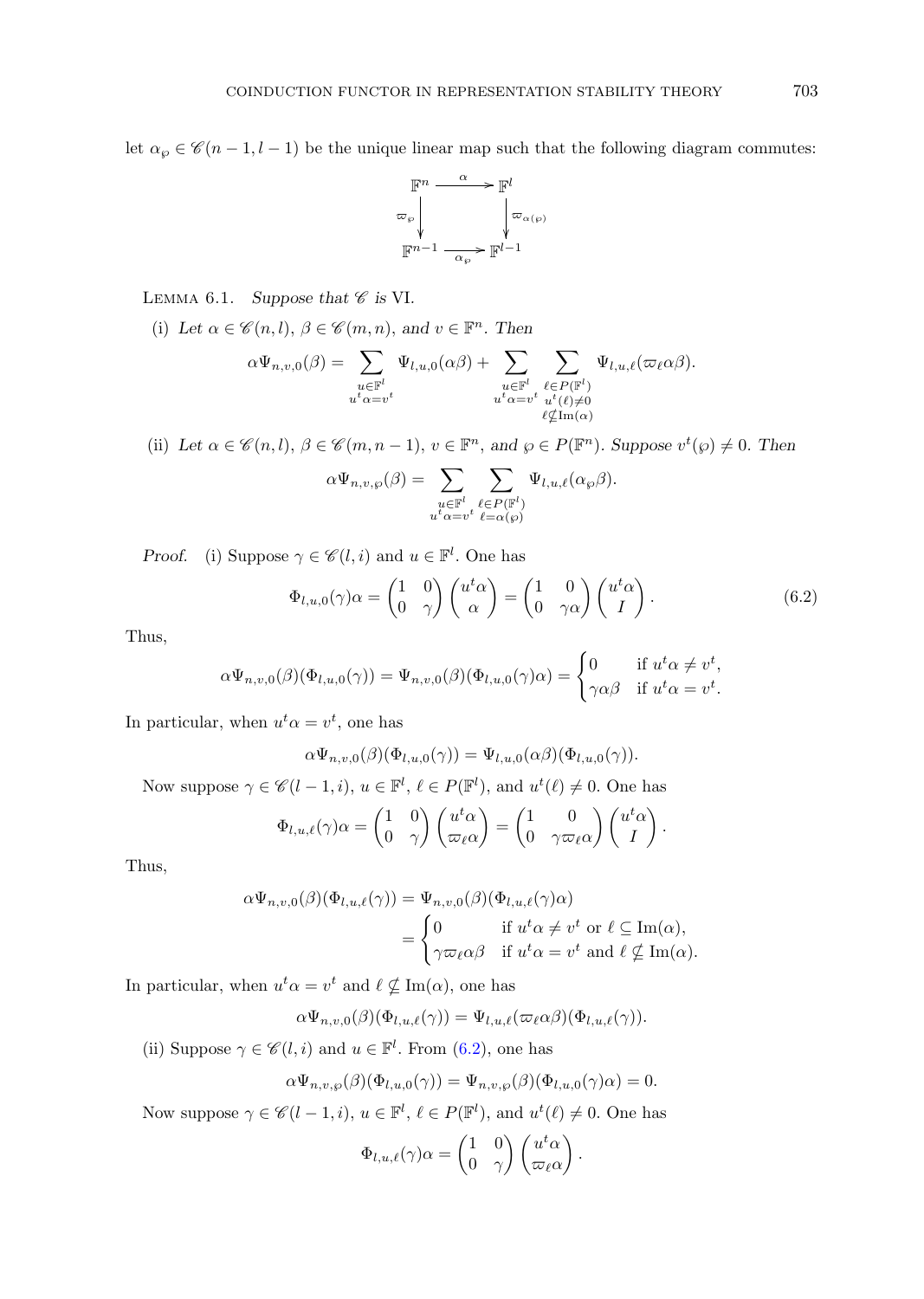We can write  $\left(\begin{array}{c} u^t \alpha \\ \overline{\omega}_\ell \alpha \end{array}\right)$  in the form  $\left(\begin{array}{c} 1 & 0 \\ 0 & \ast \end{array}\right) \left(\begin{array}{c} u^t \alpha \\ \overline{\omega}_\wp \end{array}\right)$  if and only if  $\ell = \alpha(\wp)$ . If  $\ell = \alpha(\wp)$ , then

$$
\Phi_{l,u,\ell}(\gamma)\alpha = \begin{pmatrix} 1 & 0 \\ 0 & \gamma\alpha_{\wp} \end{pmatrix} \begin{pmatrix} u^t \alpha \\ \varpi_{\wp} \end{pmatrix}.
$$

Thus,

$$
\alpha \Psi_{n,v,\wp}(\beta) \Phi_{l,u,\ell}(\gamma) = \Psi_{n,v,\wp}(\beta) (\Phi_{l,u,\ell}(\gamma) \alpha)
$$
  
= 
$$
\begin{cases} 0 & \text{if } u^t \alpha \neq v^t \text{ or } \ell \neq \alpha(\wp), \\ \gamma \alpha_{\wp} \beta & \text{if } u^t \alpha = v^t \text{ and } \ell = \alpha(\wp). \end{cases}
$$

In particular, when  $u^t \alpha = v^t$  and  $\ell = \alpha(\wp)$ , one has

$$
\alpha \Psi_{n,v,\wp}(\beta)(\Phi_{l,u,\ell}(\gamma)) = \Psi_{l,u,\ell}(\alpha_{\wp}\beta)(\Phi_{l,u,\ell}(\gamma)).
$$

## 6.3. *Proof of Theorem* [1.4](#page-1-1)

We retain the notation of Subsection [6.2.](#page-13-1)

*Proof of Theorem* [1.4](#page-1-1). Let  $\mathscr C$  be VI. Let  $m \in Ob(\mathscr C)$ . We need to prove that  $Q(k\mathscr C e_m)$ contains a direct summand isomorphic to  $k\mathscr{C}e_{m+1}$ .

Since  $k\mathscr{C}e_{m+1}$  is a projective  $\mathscr{C}$ -module, it suffices to construct a surjective homomorphism

$$
\pi: \mathsf{Q}(k\mathscr{C}e_m) \longrightarrow k\mathscr{C}e_{m+1}.
$$

For each  $n \in Ob(\mathscr{C})$ , we define a linear map  $\pi_n : Q(k\mathscr{C}e_m)(n) \longrightarrow k\mathscr{C}(m+1,n)$  as follows.

(1) If  $\beta \in \mathscr{C}(m, n)$  and  $v \in \mathbb{F}^n$ , then let

$$
\pi_n(\Psi_{n,v,0}(\beta)) = -q^{-n} \sum_{\substack{\wp \in P(\mathbb{F}^n) \\ v^t(\wp) \neq 0 \\ \wp \not\subseteq \text{Im}(\beta)}} \binom{v^t}{\varpi_{\wp}}^{-1} \begin{pmatrix} 1 & 0 \\ 0 & \varpi_{\wp} \beta \end{pmatrix}.
$$

(2) If  $\beta \in \mathscr{C}(m, n-1)$ ,  $v \in \mathbb{F}^n$ ,  $\wp \in P(\mathbb{F}^n)$ , and  $v^t(\wp) \neq 0$ , then let

$$
\pi_n(\Psi_{n,v,\wp}(\beta)) = q^{-n} \begin{pmatrix} v^t \\ \varpi_{\wp} \end{pmatrix}^{-1} \begin{pmatrix} 1 & 0 \\ 0 & \beta \end{pmatrix}.
$$

Let  $\pi$  be the linear map whose restriction to  $\mathsf{Q}(k\mathscr{C}e_m)(n)$  is  $\pi_n$ . We claim that:  $\pi$  is surjective, and  $\pi$  is a  $\mathscr C$ -module homomorphism.

To show that  $\pi$  is surjective, consider any  $\gamma \in \mathcal{C}(m+1,n)$ . We want to show that  $\gamma$  is in the image of  $\pi_n$ . To this end, we write the  $m + 1$  columns of  $\gamma$  as  $\gamma_1, \ldots, \gamma_{m+1} \in \mathbb{F}^n$ . Let  $\wp \in P(\mathbb{F}^n)$ <br>be the span of  $\gamma_1$ , so one has  $\pi$ ,  $\gamma_1 = 0$ . Since  $\gamma_1 \cdot \mathbb{F}^{m+1} \to \mathbb{F}^n$  is injective it be the span of  $\gamma_1$ ; so one has  $\varpi_{\wp}\gamma_1 = 0$ . Since  $\gamma : \mathbb{F}^{m+1} \to \mathbb{F}^n$  is injective, its transpose  $\gamma^t : \mathbb{F}^m \to \mathbb{F}^{m+1}$  is surjective. Hence there exists  $v \in \mathbb{F}^n$  such that  $\mathbb{F}^n \to \mathbb{F}^{m+1}$  is surjective. Hence, there exists  $v \in \mathbb{F}^n$  such that

$$
v^t \gamma_1 = 1, \quad v^t \gamma_2 = \cdots v^t \gamma_{m+1} = 0.
$$

Choose such a v. Then one has

$$
\begin{pmatrix} v^t \\ \varpi_\wp \end{pmatrix} \gamma = \begin{pmatrix} 1 & 0 \\ 0 & \beta \end{pmatrix}
$$

for some  $\beta \in \mathscr{C}(m, n-1)$ . Therefore,

$$
\pi_n(q^n \Psi_{n,v,\wp}(\beta)) = \begin{pmatrix} v^t \\ \varpi_{\wp} \end{pmatrix}^{-1} \begin{pmatrix} 1 & 0 \\ 0 & \beta \end{pmatrix} = \gamma.
$$

It remains to check that  $\pi$  is a *C*-module homomorphism. Let  $\alpha \in \mathcal{C}(n, l)$ .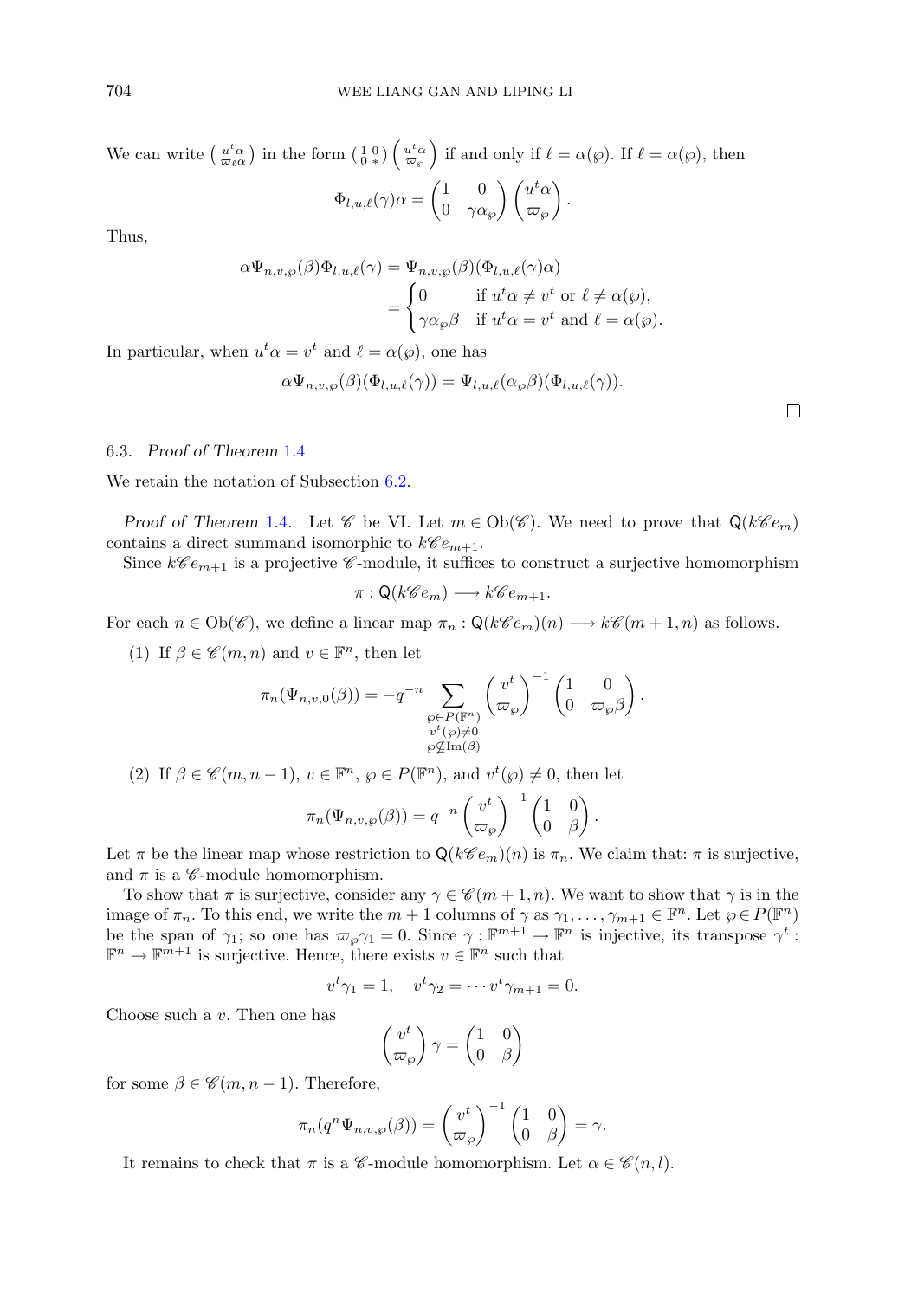Observe that if  $v \in \mathbb{F}^n$ , then  $\sharp$ 

$$
\#\{u \in \mathbb{F}^l \mid u^t \alpha = v^t\} = q^{l-n}.
$$

Suppose that  $\beta \in \mathscr{C}(m, n)$  and  $v \in \mathbb{F}^n$ . One has:

$$
\pi_{l}(\alpha\Psi_{n,v,0}(\beta)) = \sum_{\substack{u \in \mathbb{F}^l \\ u^t \alpha = v^t}} \pi_{l}(\Psi_{l,u,0}(\alpha\beta)) + \sum_{\substack{u \in \mathbb{F}^l \\ v^t \alpha = v^t \\ u^t \alpha = v^t}} \sum_{\substack{u \in \mathbb{F}^l \\ v^t \beta = \mu(\alpha) \\ v^t \alpha = v^t}} \pi_{l}(\Psi_{l,u,\ell}(\varpi_{\ell\alpha\beta}))
$$
\n
$$
= -q^{-l} \sum_{\substack{u \in \mathbb{F}^l \\ v^t \beta = \mu(\alpha\beta) \\ v^t \alpha = v^t}} \sum_{\substack{u^t \in P(\mathbb{F}^l) \\ v^t \beta = \mu(\alpha\beta) \\ v^t \alpha = v^t}} \binom{u^t}{\varpi_{\ell\alpha\beta}}^{-1} \binom{1}{0} \frac{0}{\varpi_{\ell\alpha\beta}} \binom{0}{\varpi_{\ell\alpha\beta}}^{-1}
$$
\n
$$
+ q^{-l} \sum_{\substack{u \in \mathbb{F}^l \\ u^t \alpha = v^t}} \sum_{\substack{u^t \in P(\mathbb{F}^l) \\ v^t \beta = \mu(\alpha\beta) \\ v^t \alpha = v^t}} \binom{u^t}{\varpi_{\ell\alpha\beta}}^{-1} \binom{1}{0} \frac{0}{\varpi_{\ell\alpha\beta}} \binom{0}{\varpi_{\ell\alpha\beta}}^{-1}
$$
\n
$$
= -q^{-l} \sum_{\substack{u \in \mathbb{F}^l \\ v^t \beta = \mu(\alpha\beta) \\ u^t \alpha = v^t}} \sum_{\substack{v^t \in P(\mathbb{F}^n) \\ v^t \beta = \mu(\alpha\beta) \\ v^t \beta = \mu(\alpha\beta)}} \binom{u^t}{\varpi_{\alpha(v)}}^{-1} \binom{1}{0} \frac{0}{\varpi_{\alpha(v)}\alpha\beta}
$$
\n
$$
= -q^{-l} \sum_{\substack{u \in \mathbb{F}^l \\ v^t \beta = \mu(\alpha\beta) \\ v^t \alpha = v^t}} \sum_{\substack{v^t \in P(\mathbb{F}^n) \\ v^t \beta = \mu(\alpha\beta) \\ v^t \beta = \mu(\alpha\beta)}}
$$

Observe that when  $u^t \alpha = v^t$ , one has

$$
\begin{pmatrix} u^t \\ \overline{\omega}_{\alpha(\wp)} \end{pmatrix} \alpha = \begin{pmatrix} v^t \\ \alpha_\wp \overline{\omega}_{\wp} \end{pmatrix} = \begin{pmatrix} 1 & 0 \\ 0 & \alpha_{\wp} \end{pmatrix} \begin{pmatrix} v^t \\ \overline{\omega}_{\wp} \end{pmatrix},
$$

which implies

$$
\begin{pmatrix} u^t \\ \overline{\omega}_{\alpha(\wp)} \end{pmatrix}^{-1} \begin{pmatrix} 1 & 0 \\ 0 & \alpha_{\wp} \end{pmatrix} = \alpha \begin{pmatrix} v^t \\ \overline{\omega}_{\wp} \end{pmatrix}^{-1}.
$$
 (6.3)

Hence, continuing our calculation from above,

$$
\pi_l(\alpha \Psi_{n,v,0}(\beta)) = -q^{-l} \sum_{\substack{u \in \mathbb{F}^l \\ u^t \alpha = v^t \ v^t(\wp) \neq 0}} \sum_{\substack{\varphi \in P(\mathbb{F}^n) \\ \varphi \nsubseteq \text{Im}(\beta) \\ \varphi \in P(\mathbb{F}^n) \\ v^t(\wp) \neq 0}} \alpha \left(\frac{v^t}{\varpi_{\varphi}}\right)^{-1} \begin{pmatrix} 1 & 0 \\ 0 & \varpi_{\varphi}\beta \end{pmatrix}
$$

$$
= -q^{-l} \cdot q^{l-n} \sum_{\substack{\varphi \in P(\mathbb{F}^n) \\ v^t(\varphi) \neq 0 \\ \varphi \nsubseteq \text{Im}(\beta) \\ \varphi \nsubseteq \text{Im}(\beta)}} \alpha \left(\frac{v^t}{\varpi_{\varphi}}\right)^{-1} \begin{pmatrix} 1 & 0 \\ 0 & \varpi_{\varphi}\beta \end{pmatrix}
$$

$$
= \alpha \pi_n(\Psi_{n,v,0}(\beta)).
$$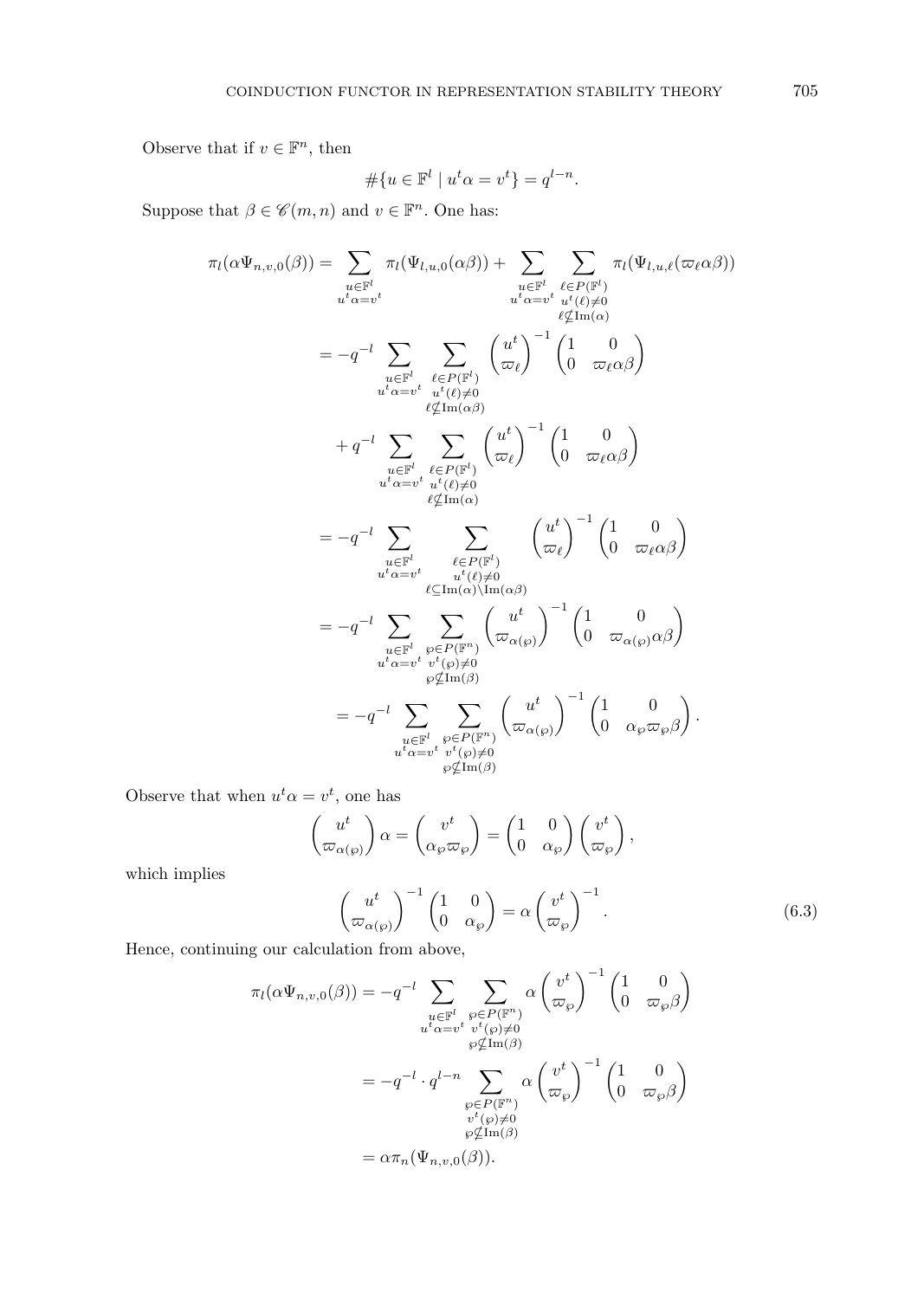Now suppose that  $\beta \in \mathscr{C}(m, n-1)$ ,  $v \in \mathbb{F}^n$ ,  $\wp \in P(\mathbb{F}^n)$ , and  $v^t(\wp) \neq 0$ . One has:

$$
\pi_l(\alpha \Psi_{n,v,\wp}(\beta)) = \sum_{\substack{u \in \mathbb{F}^l \\ u^t \alpha = v^t}} \sum_{\substack{\ell \in P(\mathbb{F}^l) \\ \ell = \alpha(\wp)}} \pi_l(\Psi_{l,u,\ell}(\alpha_{\wp}\beta))
$$

$$
= q^{-l} \sum_{\substack{u \in \mathbb{F}^l \\ u^t \alpha = v^t}} \sum_{\substack{\ell \in P(\mathbb{F}^l) \\ \ell = \alpha(\wp)}} \binom{u^t}{\varpi_\ell}^{-1} \binom{1}{0} \frac{0}{\alpha_{\wp}\beta}
$$

$$
= q^{-l} \sum_{\substack{u \in \mathbb{F}^l \\ u^t \alpha = v^t}} \sum_{\substack{\ell \in P(\mathbb{F}^l) \\ \ell = \alpha(\wp)}} \alpha \binom{v^t}{\varpi_\wp}^{-1} \binom{1}{0} \frac{0}{\beta} \quad \text{using (6.3)}
$$

$$
= q^{-l} \cdot q^{l-n} \cdot \alpha \binom{v^t}{\varpi_\wp}^{-1} \binom{1}{0} \frac{0}{\beta}
$$

$$
= \alpha \pi_n(\Psi_{n,v,\wp}(\beta)).
$$

<span id="page-17-0"></span>This completes the verification that  $\pi$  is a  $\mathscr{C}\text{-module homomorphism.}$ 

 $\Box$ 

#### 7. *Applications of coinduction functor*

Throughout this section, we assume that  $k$  is a field of characteristic 0.

7.1. *Proofs of Theorem* [1.5](#page-1-2) *and Corollary* [1.6](#page-1-3)

Suppose that  $\mathscr{C}$  is FI<sub>G</sub> or VI. Recall that  $\mathscr{C}$  is locally Noetherian by [[7](#page-21-6)].

*Proof of Theorem* [1.5](#page-1-2). It suffices to prove that  $k\mathcal{C}e_n$  is injective for each  $n \in Ob(\mathcal{C})$ . We prove this by induction on n.

By Corollary [3.2,](#page-7-2)  $k\mathscr{C}e_n$  is injective when  $n = 0$ . Now suppose that  $k\mathscr{C}e_n$  is injective when  $n = m$  for some  $m \in Ob(\mathscr{C})$ . By Lemma [4.3,](#page-9-1)  $\mathsf{Q}(k\mathscr{C}e_m)$  is injective. But  $k\mathscr{C}e_{m+1}$  is a direct summand of  $\mathsf{Q}(k\mathscr{C}e_m)$  by Theorems [1.3](#page-1-0) and [1.4.](#page-1-1) It follows that  $k\mathscr{C}e_n$  is injective for  $n = m + 1$ .

To carry out the inductive argument in the above proof, we need to know that  $\mathsf{Q}(\mathcal{K}\mathcal{C}e_m)$ contains a direct summand isomorphic to  $k\mathscr{C} e_{m+1}$ . This was verified for the categories FI<sub>G</sub> and VI by the explicit computations in Sections [5](#page-9-0) and [6;](#page-12-0) we do not know if a conceptual proof can be given based on certain underlying combinatorial properties of the category *C* .

*Proof of Corollary* [1.6](#page-1-3). Suppose that V is a finitely generated *C*-module and

$$
0 \longrightarrow P^{-r} \longrightarrow \cdots \longrightarrow P^{-1} \longrightarrow P^{0} \longrightarrow V \longrightarrow 0
$$

is an exact sequence, where  $P^0, \ldots, P^{-r}$  are finitely generated projective *C*-modules. Then there are short exact sequences  $0 \to Q^{i-1} \to P^i \to Q^i \to 0$  for  $i = 0, \ldots, -(r-1)$ , where  $Q^0, \ldots, Q^{-r}$  are finitely generated *C*-modules such that  $Q^0 = V$  and  $Q^{-r} = P^{-r}$ . It follows from Theorem [1.5](#page-1-2) that these short exact sequences split; in particular, V is a direct summand of  $P^0$ . of  $P^0$ .

#### 7.2. *Torsion-free modules*

Suppose that  $\mathscr{C}$  is  $FI_G$ .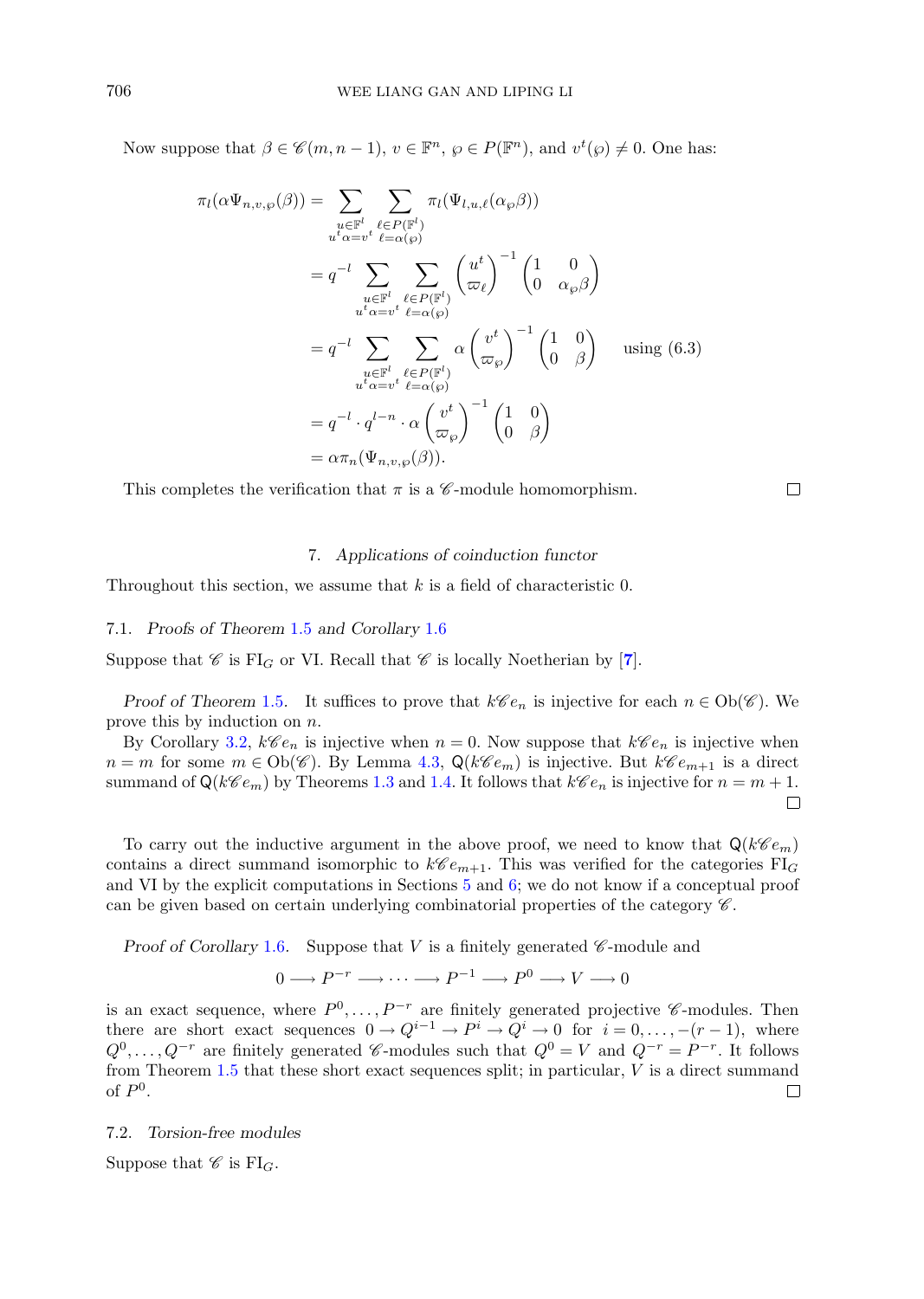DEFINITION 7.1. A *C*-module F is *torsion-free* if  $\text{Hom}_{\mathscr{C}}(T, F) = 0$  for all finite-dimensional *<sup>C</sup>* -modules T.

<span id="page-18-2"></span>LEMMA 7.2. Suppose that  $\mathscr{C}$  is FI<sub>G</sub>. Let V be a finitely generated  $\mathscr{C}$ -module. Then there *exists a short exact sequence*

 $0 \longrightarrow T \longrightarrow V \longrightarrow F \longrightarrow 0$ 

*such that* T *is a finite-dimensional <sup>C</sup> -module and* F *is a torsion-free <sup>C</sup> -module.*

*Proof.* Since V is Noetherian, there exists a maximal finite-dimensional submodule T of V. is plain that  $V/T$  is torsion-free. It is plain that  $V/T$  is torsion-free.

<span id="page-18-0"></span>LEMMA 7.3. Suppose that  $\mathscr C$  is FI<sub>G</sub>. Let F be a finitely generated torsion-free  $\mathscr C$ -module. *If*  $F \neq 0$ , then there exists  $n \in Ob(\mathscr{C})$  such that  $Hom_{\mathscr{C}}(F, k\mathscr{C}e_n) \neq 0$ .

*Proof.* Since  $F \neq 0$ , there exists a smallest  $a \in Ob(\mathscr{C})$  such that  $F(a) \neq 0$ . Thus,  $S^a(F)(0) \neq 0$ . Choose a nonzero element s of  $S^a(F)(0)$  and let

$$
f: k\mathscr{C}e_0 \longrightarrow \mathsf{S}^a(F), \quad \alpha \longmapsto \alpha s.
$$

Since F is torsion-free, the homomorphism f is injective. But  $k\mathscr{C}e_0$  is an injective  $\mathscr{C}$ -module by Theorem [1.5.](#page-1-2) Thus, there exists a nonzero homomorphism from  $S^a(F)$  to  $k\mathscr{C}e_0$ . It follows from Lemma [4.3](#page-9-1) that

$$
\operatorname{Hom}_{\mathscr{C}}(F, \mathsf{Q}^a(k\mathscr{C}e_0)) = \operatorname{Hom}_{\mathscr{C}}(\mathsf{S}^a(F), k\mathscr{C}e_0) \neq 0.
$$

But by Theorem [1.3,](#page-1-0)  $Q^a(k\mathcal{C}e_0)$  is isomorphic to  $k\mathcal{C}e_{n_1} \oplus \cdots \oplus k\mathcal{C}e_{n_r}$  for some  $n_1, \ldots, n_r \in Ob(\mathcal{C})$ . Hence, the result follows.  $n_1,\ldots,n_r\in\mathrm{Ob}(\mathscr{C})$ . Hence, the result follows.

Suppose that V is a finitely generated *C*-module. Then there exists  $l \in Ob(\mathscr{C})$  such that V is generated in degrees at most l; clearly, one has  $\text{Hom}_{\mathscr{C}}(V, k\mathscr{C}e_n) = 0$  for all  $n > l$ .

NOTATION 7.4. For any finitely generated  $\mathscr{C}\text{-module }V$ , let

$$
\kappa(V) = \sum_{n \in Ob(\mathscr{C})} \kappa(V, n),
$$

where  $\kappa(V,n) = \dim_k \text{Hom}_{\mathscr{C}}(V, k\mathscr{C}e_n)$  for each  $n \in \text{Ob}(\mathscr{C})$ .

<span id="page-18-3"></span>**PROPOSITION 7.5.** Suppose that  $\mathscr C$  is FI<sub>G</sub>. Let F be a finitely generated torsion-free  $\mathscr C$ *module. Then there exists an injective homomorphism from* F to  $k\mathscr{C}e_{n_1} \oplus \cdots \oplus k\mathscr{C}e_{n_r}$  for *some*  $n_1, \ldots, n_r \in Ob(\mathscr{C})$ *.* 

*Proof.* If  $\kappa(F) = 0$ , then  $F = 0$  by Lemma [7.3.](#page-18-0) We shall prove the proposition by induction on  $\kappa(F)$ . Suppose  $\kappa(F) > 0$ . Then there exists a nonzero homomorphism  $f: F \to k\mathscr{C}e_m$  for some  $m \in Ob(\mathscr{C})$ . Let  $E = \text{Ker}(f)$  and  $W = \text{Im}(f)$ . We have a short exact sequence

<span id="page-18-1"></span>
$$
0 \longrightarrow E \longrightarrow F \longrightarrow W \longrightarrow 0. \tag{7.1}
$$

By Theorem [1.5,](#page-1-2) the  $\mathscr{C}\text{-module }k\mathscr{C}e_n$  is injective, so

$$
\kappa(E, n) + \kappa(W, n) = \kappa(F, n) \quad \text{for each } n \in \text{Ob}(\mathscr{C}).
$$

Therefore,  $\kappa(E) + \kappa(W) = \kappa(F)$ . But  $\kappa(W, m) > 0$ , so  $\kappa(E) < \kappa(F)$ . Observe that E is a finitely generated torsion-free *C*-module. By induction hypothesis, there exists an injective homomorphism from E to  $k\mathscr{C}e_{n_1} \oplus \cdots \oplus k\mathscr{C}e_{n_r}$  for some  $n_1, \ldots, n_r \in Ob(\mathscr{C})$ . Since we also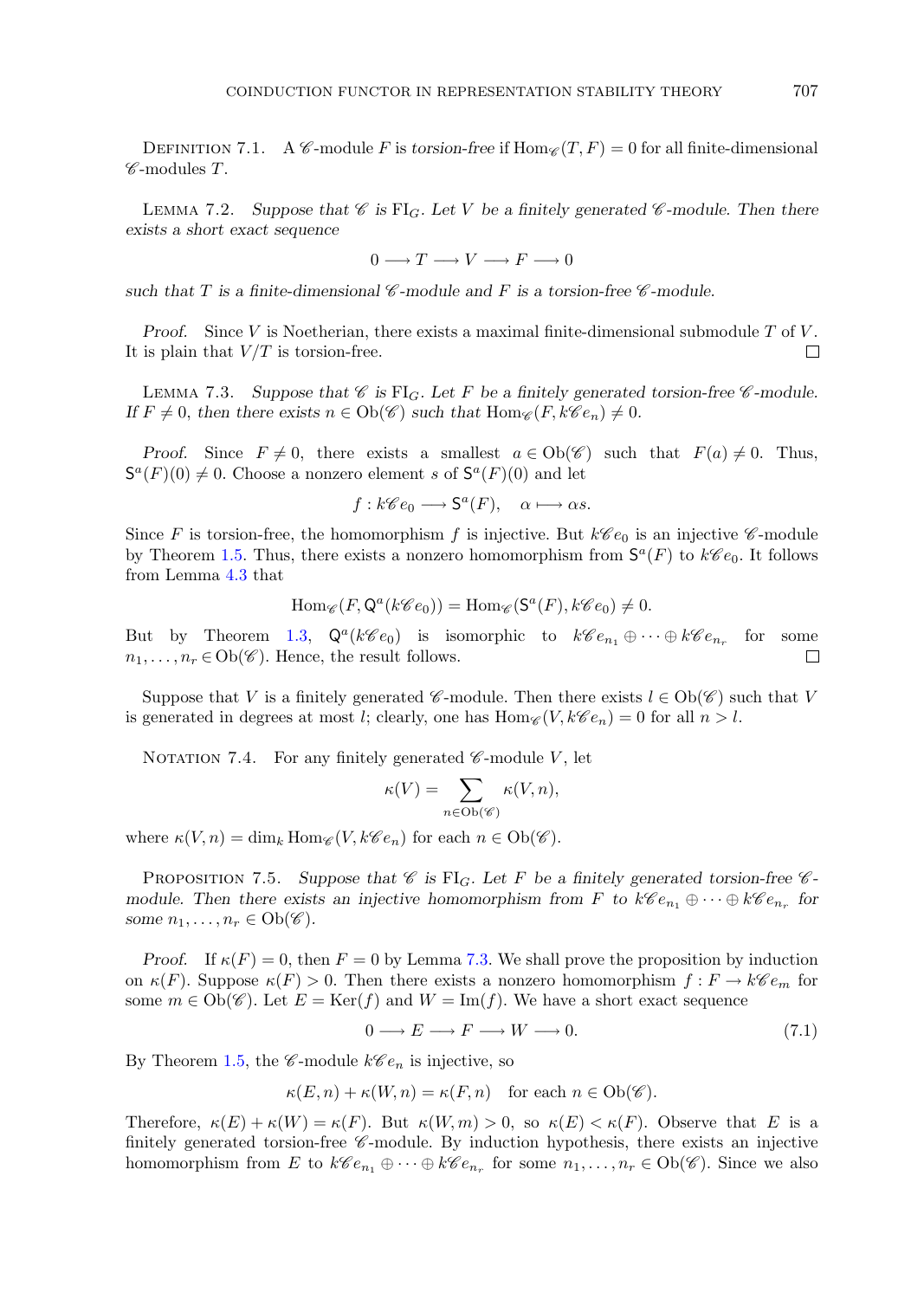have  $W \hookrightarrow k\mathscr{C}e_m$  and the  $\mathscr{C}\text{-modules } k\mathscr{C}e_1,\ldots,k\mathscr{C}e_r, k\mathscr{C}e_m$  are injective, it follows from [\(7.1\)](#page-18-1) by a standard argument that there exists an injective homomorphism from F to  $k\mathscr{C}e_n \oplus \cdots \oplus k\mathscr{C}e_n \oplus k\mathscr{C}e_m$ .  $k\mathscr{C}e_{n_1}\oplus\cdots\oplus k\mathscr{C}e_{n_r}\oplus k\mathscr{C}e_m$ .

## 7.3. *Proof of Theorem* [1.7](#page-2-0)

Suppose that  $\mathscr C$  is  $FI_G$ .

*Proof of Theorem [1.7](#page-2-0).* (i) Suppose that V is a finitely generated injective  $\mathscr{C}\text{-module.}$ By Lemma [7.2,](#page-18-2) there is a short exact sequence  $0 \to T \to V \to F \to 0$ , where T is a finitedimensional *C*-module and F is a torsion-free *C*-module. For any *C*-module U, there is a long exact sequence

$$
\cdots \longrightarrow \text{Hom}_{\mathscr{C}}(U,F) \longrightarrow \text{Ext}^1_{\mathscr{C}}(U,T) \longrightarrow \text{Ext}^1_{\mathscr{C}}(U,V) \longrightarrow \cdots.
$$

Since V is injective, one has  $\text{Ext}^1_{\mathscr{C}}(U, V) = 0$ . Since F is torsion-free, one has  $\text{Ext}^1_{\mathscr{C}}(U, T) = 0$ <br>whenever *U* is finite-dimensional whenever  $U$  is finite-dimensional.

Choose  $l \in Ob(\mathscr{C})$  such that  $T(m) = 0$  for all  $m > l$ . Suppose that W is a finitely generated *C*-module. By Lemma [2.4,](#page-5-2) we can choose  $n > l$  such that:  $\text{Ext}^1_{\mathscr{C}_R}(W,T) = \text{Ext}^1_{\mathscr{C}_R}(j^*(W), j^*(T)),$  where  $j: \mathscr{C} \hookrightarrow \mathscr{C}$  denotes the inclusion functor. Let  $U = i (j^*(W))$ . Observe that  $j^*(U) =$ where  $j : \mathscr{C}_n \hookrightarrow \mathscr{C}$  denotes the inclusion functor. Let  $U = j_*(j^*(W))$ . Observe that  $j^*(U) =$  $j^*(W)$  and  $j_*(j^*(T)) = T$ . Thus, by Lemma [2.3,](#page-5-0) one has

$$
\operatorname{Ext}_{\mathscr{C}_n}^1(\jmath^*(W),\jmath^*(T)) = \operatorname{Ext}_{\mathscr{C}}^1(U,T) = 0.
$$

Therefore,  $\text{Ext}^1_{\mathscr{C}}(W,T) = 0$ . It follows from Corollary [2.2](#page-5-1) that T is an injective *C*-module.<br>We deduce that V is isomorphic to  $T \oplus F$  so F is an injective *C*-module. By Proposition

We deduce that V is isomorphic to  $T \oplus F$ , so F is an injective *C*-module. By Proposition [7.5,](#page-18-3) it follows that  $F$  is a direct summand of a projective  $\mathscr{C}\text{-module}$ . Therefore,  $F$  is a projective *C* -module.

(ii) Suppose that V is a finitely generated  $\mathscr{C}\text{-module generated in degrees at most }l$ . We shall prove the result by induction on l.

We may assume, without loss of generality, that  $V$  has no projective direct summands. By Lemma [7.2,](#page-18-2) there is a short exact sequence  $0 \to T \to V \to F \to 0$ , where T is a finitedimensional *C*-module and *F* is a torsion-free *C*-module. By Proposition [7.5,](#page-18-3) there is an injective homomorphism

$$
f: F \longrightarrow k\mathscr{C}e_{n_1} \oplus \cdots \oplus k\mathscr{C}e_{n_r}
$$
 for some  $n_1, \ldots, n_r \in Ob(\mathscr{C})$ .

Observe that  $F$  is generated in degrees at most  $l$  and has no projective direct summands. Since there is no nonzero homomorphism from F to  $k\mathscr{C}e_n$  for any  $n>l$ , we can assume  $n_1,\ldots,n_r \leq l$ . We claim that there is also no nonzero homomorphism from F to  $k\mathscr{C}e_l$ . Indeed, the image of any homomorphism from F to  $k\mathscr{C}e_l$  is a submodule of  $k\mathscr{C}e_l$  generated in degrees at most l, but any such submodule of  $k\mathscr{C}e_l$  is a direct summand of  $k\mathscr{C}e_l$ , and hence a projective *<sup>C</sup>* -module. Since F has no projective direct summands, it follows that any homomorphism from F to  $k\mathscr{C}e_l$  must be 0. If  $l = 0$ , then this implies that  $F = 0$ , so  $V = T$ , and we are done by Lemma [2.6.](#page-6-1)

Suppose  $l > 0$ . By the above observations, we can assume that  $n_1, \ldots, n_r \leq l - 1$ . Let W be the cokernel of f. Since W is generated in degrees at most  $l-1$ , it follows by induction hypothesis that W has a finite injective resolution

$$
0 \longrightarrow W \longrightarrow J^1 \longrightarrow \cdots \longrightarrow J^a \longrightarrow 0
$$

in the category  $\mathscr{C}$  − mod. From this, we obtain a finite injective resolution

$$
0 \longrightarrow F \xrightarrow{f} J^0 \longrightarrow J^1 \longrightarrow \cdots \longrightarrow J^a \longrightarrow 0,
$$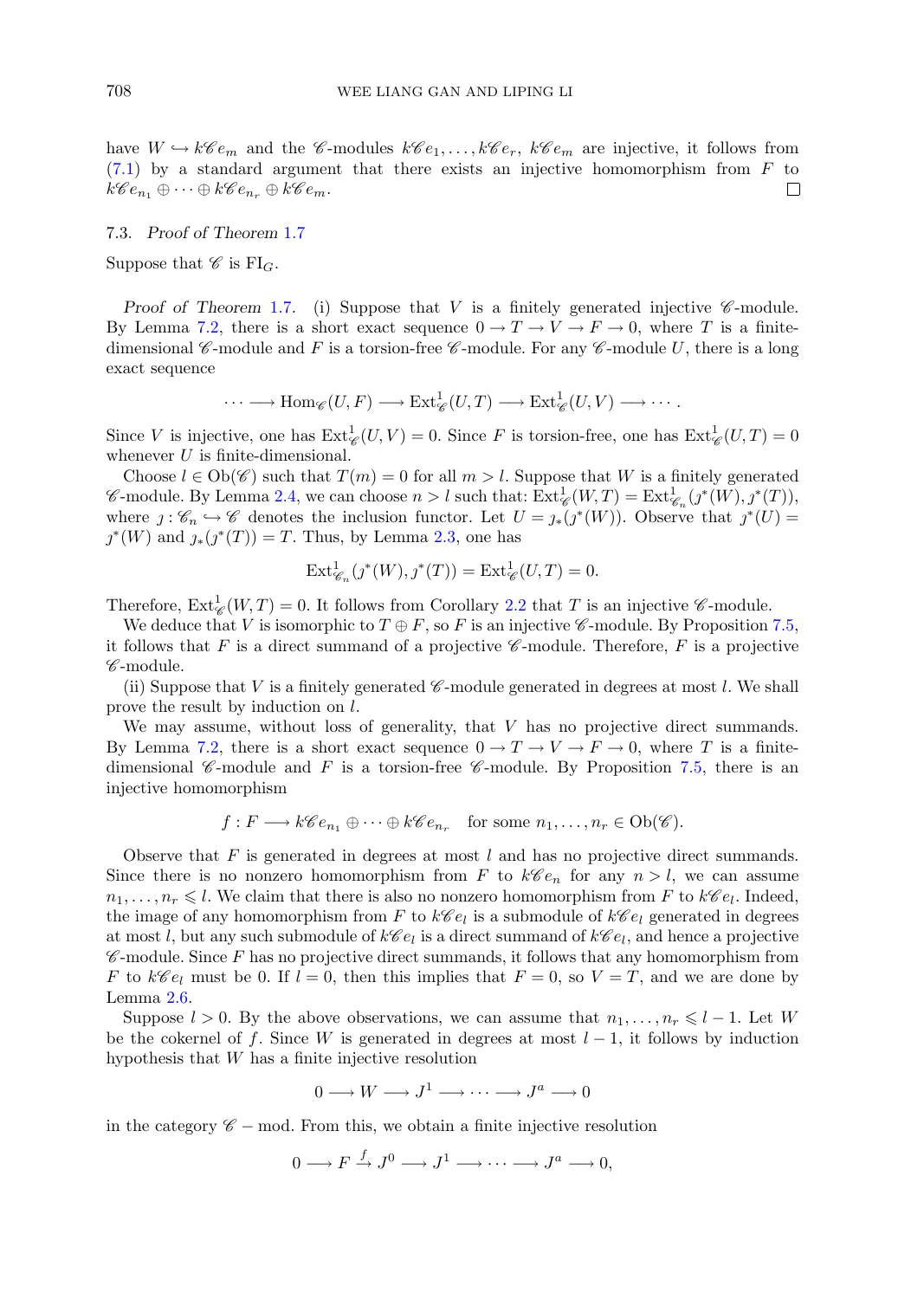where  $J^0 = k\mathscr{C}e_{n_1} \oplus \cdots \oplus k\mathscr{C}e_{n_r}$ . Recall that by Lemma [2.6,](#page-6-1) the  $\mathscr{C}\text{-module }T$  has a finite injective resolution in  $\mathscr{C}$  − mod. We conclude by the horseshoe lemma (see [[17](#page-21-14), p. 37]) that V has a finite injective resolution in  $\mathscr{C}$  − mod. has a finite injective resolution in  $\mathscr{C}$  – mod.

#### 8. *Homological approach to representation stability*

<span id="page-20-0"></span>Throughout this section, we assume that  $k$  is a splitting field for  $G$  of characteristic 0.

#### 8.1. *Simple modules of wreath product groups*

Let *C* be FI<sub>G</sub>. Then  $G_n = G \wr S_n$ .<br>For each  $m \mid f \in \text{Ob}(\mathscr{C})$  we cons

For each  $m, l \in Ob(\mathscr{C})$ , we consider  $G_m \times G_l$  as a subgroup of  $G_{m+l}$  via

$$
G_m \times G_l \hookrightarrow G_{m+l}, \quad ((f_1, c_1), (f_2, c_2)) \longmapsto (f_1, c_1) \odot (f_2, c_2).
$$

If X is a  $kG_m$ -module, and Y is a  $kG_l$ -module, then we set

 $X \circledast Y = kG_{m+l} \otimes_{k(G_m \times G_l)} (X \otimes_k Y).$ 

If A is a  $kG$ -module, and E is a  $kS_n$ -module, then we write  $A \wr E$  for the  $kG \wr S_n$ -module  $A^{\otimes n} \otimes_k E$  $A^{\otimes n}\otimes_k E.$ 

We denote by  $\text{Irr}(G) = \{\chi_1, \ldots, \chi_r\}$  the set of isomorphism classes of simple kG-modules; in particular, let  $\chi_1 \in \text{Irr}(G)$  be the trivial class. For each  $\chi \in \text{Irr}(G)$ , let  $A(\chi)$  be a simple kGmodule belonging to the isomorphism class  $\chi \in \text{Irr}(G)$ . Recall that the isomorphism classes of simple  $kS_n$ -modules are parametrized by the partitions of n. For each partition  $\lambda$  of n, let  $E(\lambda)$ be a simple  $kS_n$ -module whose isomorphism class corresponds to  $\lambda$ .

If  $\lambda$  is a partition-valued function on Irr(G), then we let

$$
L(\underline{\lambda}) = (A(\chi_1) \wr E(\underline{\lambda}(\chi_1))) \circledast \cdots \circledast (A(\chi_r) \wr E(\underline{\lambda}(\chi_r))).
$$

The following result on the classification of simple  $kG \wr S_n$ -modules is well known (see [[11](#page-21-16)]).

Theorem 8.1. *Suppose that* k *is a splitting field for* G *of characteristic* <sup>0</sup>*. Then the set of*  $L(\lambda)$  *for all partition-valued functions*  $\lambda$  *on* Irr(*G*) *with*  $|\lambda| = n$  *is a complete set of nonisomorphic simple*  $kG \wr S_n$ -modules.

## 8.2. *Proof of Theorem* [1.12](#page-3-0)

The homological properties of the category *C* − mod proved in the previous section allow one to give a quick proof that finite generation implies condition (RS3).

For any partition-valued function  $\lambda$  on Irr(G), and integer  $n \geqslant |\lambda| + a$ , where a is the biggest rt of  $\lambda(x_i)$  let part of  $\lambda(\chi_1)$ , let

$$
L(\underline{\lambda})_n = L(\underline{\lambda}[n]).
$$

*Proof of Theorem* [1.12](#page-3-0)*.* As explained in Subsection [1.4,](#page-2-1) it only remains to verify that condition (RS3) holds for finitely generated projective *C* -modules. But by [**[5](#page-21-13)**, Theorem 11.18], any finitely generated projective *C* -module is a direct sum of *C* -modules of the form  $k\mathscr{C}e_m \otimes_{kG_m} L(\underline{\lambda})_m$  for some  $m \in Ob(\mathscr{C})$  and partition-valued function  $\underline{\lambda}$ on  $\mathrm{Irr}(G)$ .

Let  $n \geq 2m$ . Denote by  $\mu$  the trivial partition of  $n - m$ . One has

$$
k\mathscr{C}(m,n) = kG_m \circledast (A(\chi_1) \wr E(\mu)).
$$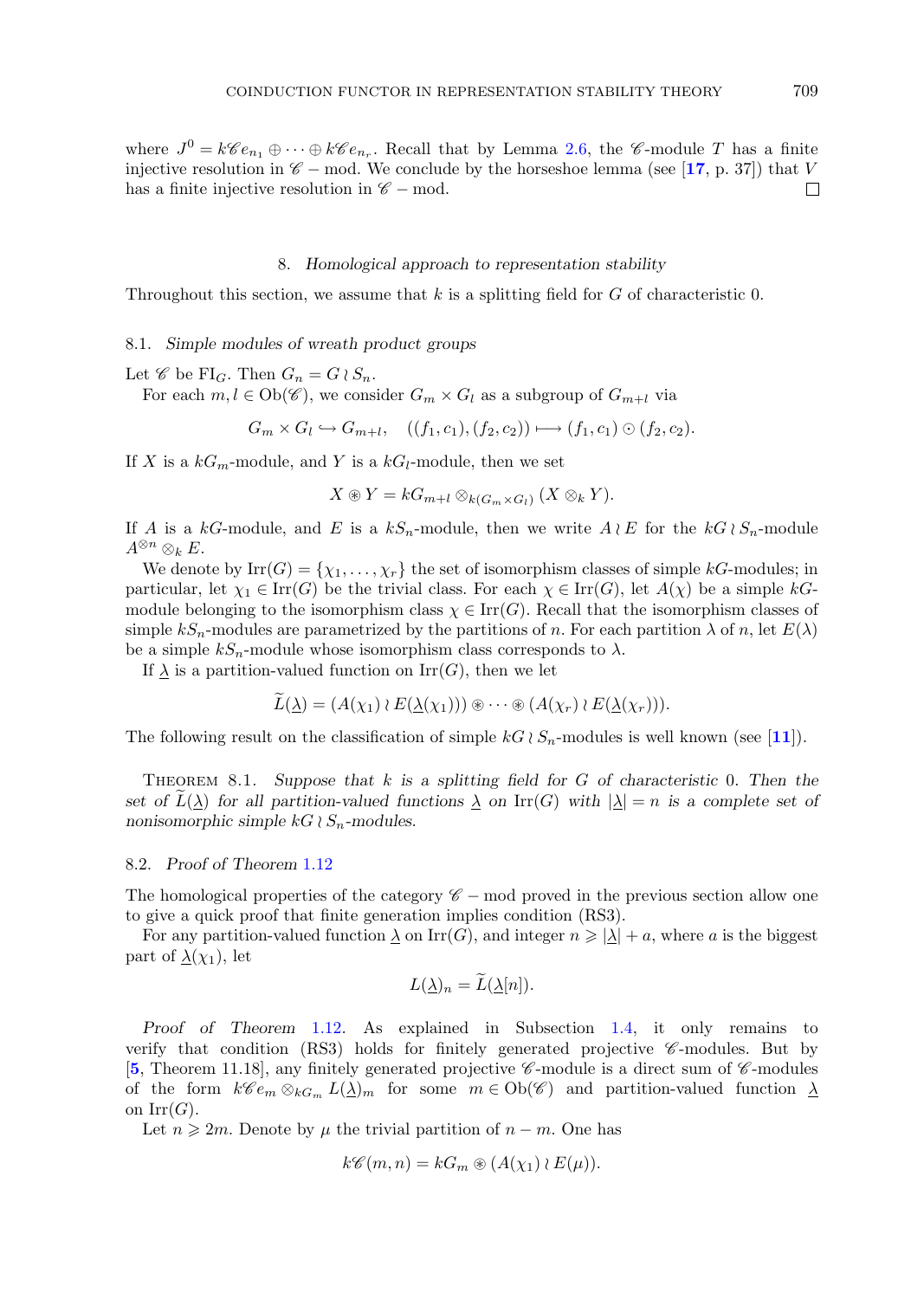Therefore,

$$
k\mathscr{C}(m,n)\otimes_{kG_m}L(\underline{\lambda})_m = L(\underline{\lambda})_m \circledast (A(\chi_1) \wr E(\mu))
$$
  
=  $(A(\chi_1) \wr E(\underline{\lambda}[m](\chi_1))) \circledast (A(\chi_1) \wr E(\mu)) \circledast \left(\bigoplus_{i=2}^r A(\chi_i) \wr E(\underline{\lambda}(\chi_i))\right).$ 

The rest of the proof is same as [**[9](#page-21-17)**, Lemma 2.3]. By Pieri's formula,

$$
(A(\chi_1) \wr E(\underline{\lambda}[m](\chi_1))) \circledast (A(\chi_1) \wr E(\mu)) = \bigoplus_{\nu \in P(n)} A(\chi_1) \wr E(\nu),
$$

where  $P(n)$  denotes the set of all partitions  $\nu$  whose Young diagram can be obtained from the Young diagram of  $\Delta[m](\chi_1)$  by adding  $n - m$  boxes with no two in the same column. Let  $\hbar : P(n) \to P(n+1)$  be the map which assigns to  $\nu \in P(n)$  the partition  $\hbar(\nu) \in P(n+1)$ , whose Young diagram is obtained from the Young diagram of  $\nu$  by adding a box in the first row. It is plain that  $\hbar$  is injective. Since  $n \geqslant 2m$ , the map  $\hbar$  must also be surjective. The result follows follows.

#### *References*

- <span id="page-21-15"></span>**1.** D. Benson, *Representations and cohomology. I. Basic representation theory of finite groups and associative algebras*, 2nd edn, Cambridge Studies in Advanced Mathematics 30 (Cambridge University Press, Cambridge, 1998).
- <span id="page-21-4"></span>**2.** T. Church, J. Ellenberg and B. Farb, 'FI-modules and stability for representations of symmetric groups', *Duke Math. J.* 164 (2015) 1833-1910.
- <span id="page-21-7"></span>**3.** T. Church, J. Ellenberg, B. Farb and R. Nagpal, 'FI-modules over Noetherian rings', *Geom. Topol.* 18-5 (2014) 2951–2984.
- <span id="page-21-5"></span>**4.** T. Church and B. Farb, 'Representation theory and homological stability', *Adv. Math.* 245 (2013) 250–314.
- <span id="page-21-13"></span>**5.** T. tom Dieck, *Transformation groups*, de Gruyter Studies in Mathematics 8 (Walter de Gruyter, Berlin, 1987).
- <span id="page-21-3"></span>**6.** B. Farb, 'Representation stability', *Proc. ICM*, Preprint, 2014, arXiv:1404.4065.
- <span id="page-21-6"></span>**7.** W. L. Gan and L. Li, 'Noetherian property of infinite EI categories', *New York J. Math*. 21 (2015) 369–382.
- <span id="page-21-12"></span>**8.** W. L. Gan and L. Li, 'Koszulity of directed categories in representation stability theory', Preprint, 2014, arXiv:1411.5308.
- <span id="page-21-17"></span>**9.** D. Hemmer, 'Stable decompositions for some symmetric group characters arising in braid group cohomology', *J. Combin. Theory Ser. A* 118 (2011) 1136–1139.
- <span id="page-21-1"></span>**10.** N. Kuhn, 'Generic representation theory of finite fields in nondescribing characteristic', *Adv. Math.* 272 (2015) 598–610.
- <span id="page-21-16"></span>**11.** I. G. Macdonald, 'Polynomial functors and wreath products', *J. Pure Appl. Algebra* 18 (1980) 173–204.
- <span id="page-21-10"></span>**12.** A. Putman and S. Sam, 'Representation stability and finite linear groups', Preprint, 2014, arXiv:1408.3694.
- <span id="page-21-0"></span>13. S. SAM and A. SNOWDEN, 'GL-equivariant modules over polynomial rings in infinitely many variables', *Trans. Amer. Math. Soc.*, Preprint, 2012, arXiv:1206.2233.
- <span id="page-21-11"></span>14. S. SAM and A. SNOWDEN, 'Gröbner methods for representations of combinatorial categories', Preprint, 2014, arXiv:1409.1670.
- <span id="page-21-2"></span>**15.** S. Sam and A. Snowden, 'Representations of categories of G-maps', Preprint, 2014, arXiv:1410.6054.
- <span id="page-21-9"></span>**16.** A. Snowden, 'Syzygies of Segre embeddings and Δ-modules', *Duke Math. J.* 162 (2013) 225–277.
- <span id="page-21-14"></span>**17.** C. Weibel, *An introduction to homological algebra*, Cambridge Studies in Advanced Mathematics 38 (Cambridge University Press, Cambridge, 1994).
- <span id="page-21-8"></span>**18.** J. Wilson, 'FI*W*-modules and stability criteria for representations of classical Weyl groups', *J. Algebra* 420 (2014) 269–332.